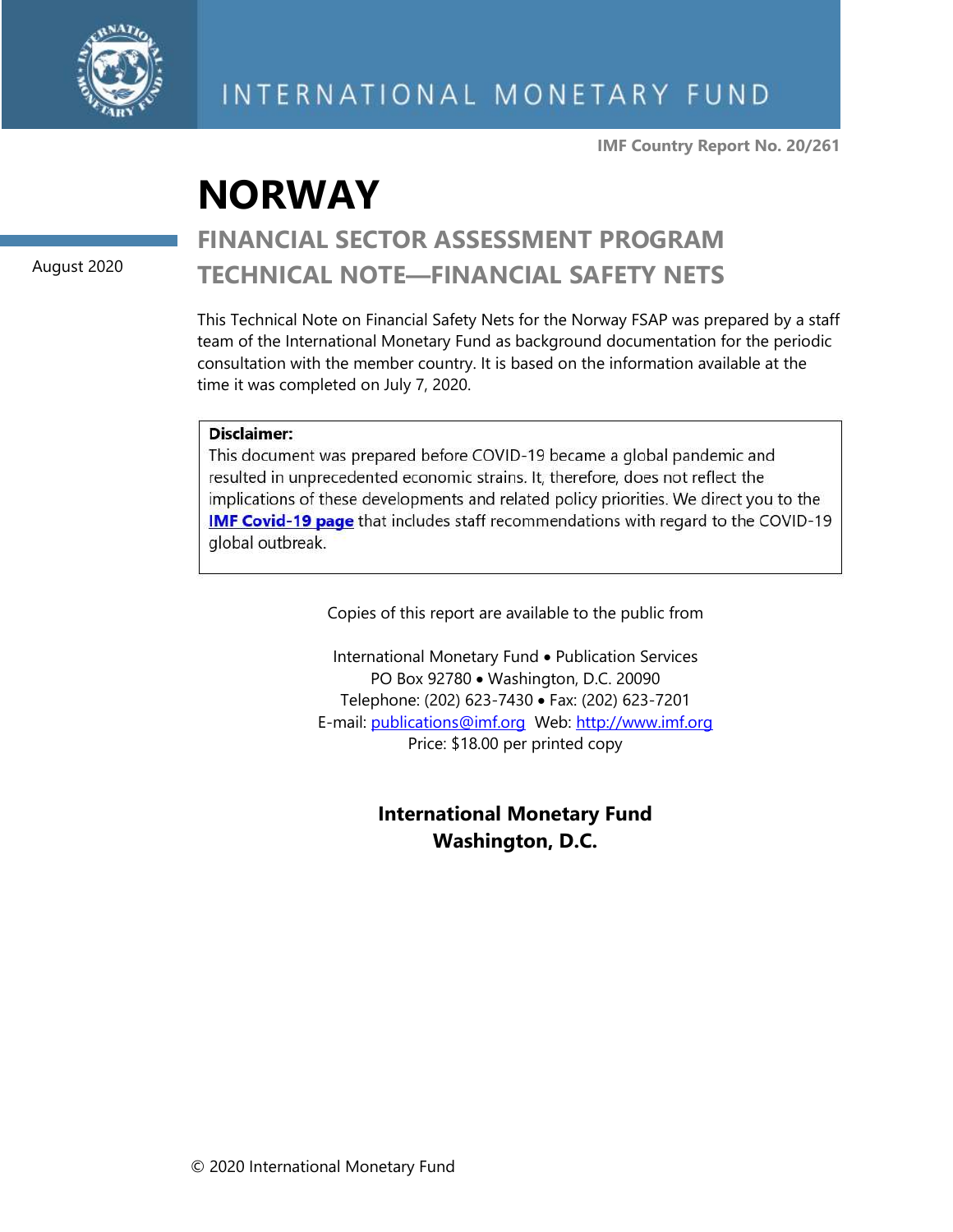

# **NORWAY**

**FINANCIAL SECTOR ASSESSMENT PROGRAM**

July 24, 2020

# **TECHNICAL NOTE**

**FINANCIAL SAFETY NETS** 

This Technical Note was prepared in February 2020, before the global intensification of the COVID-19 outbreak. It focuses on Norway's medium-term challenges and policy priorities and does not cover the outbreak or the related policy response, which has since become the overarching near-term priority

Prepared By **Monetary and Capital Markets Department**

This Technical Note was prepared by IMF staff in the context of the Financial Sector Assessment Program (FSAP) in Norway. It contains technical analysis and detailed information underpinning the FSAP's findings and recommendations. Further information on the FSAP can be found at <http://www.imf.org/external/np/fsap/fssa.aspx>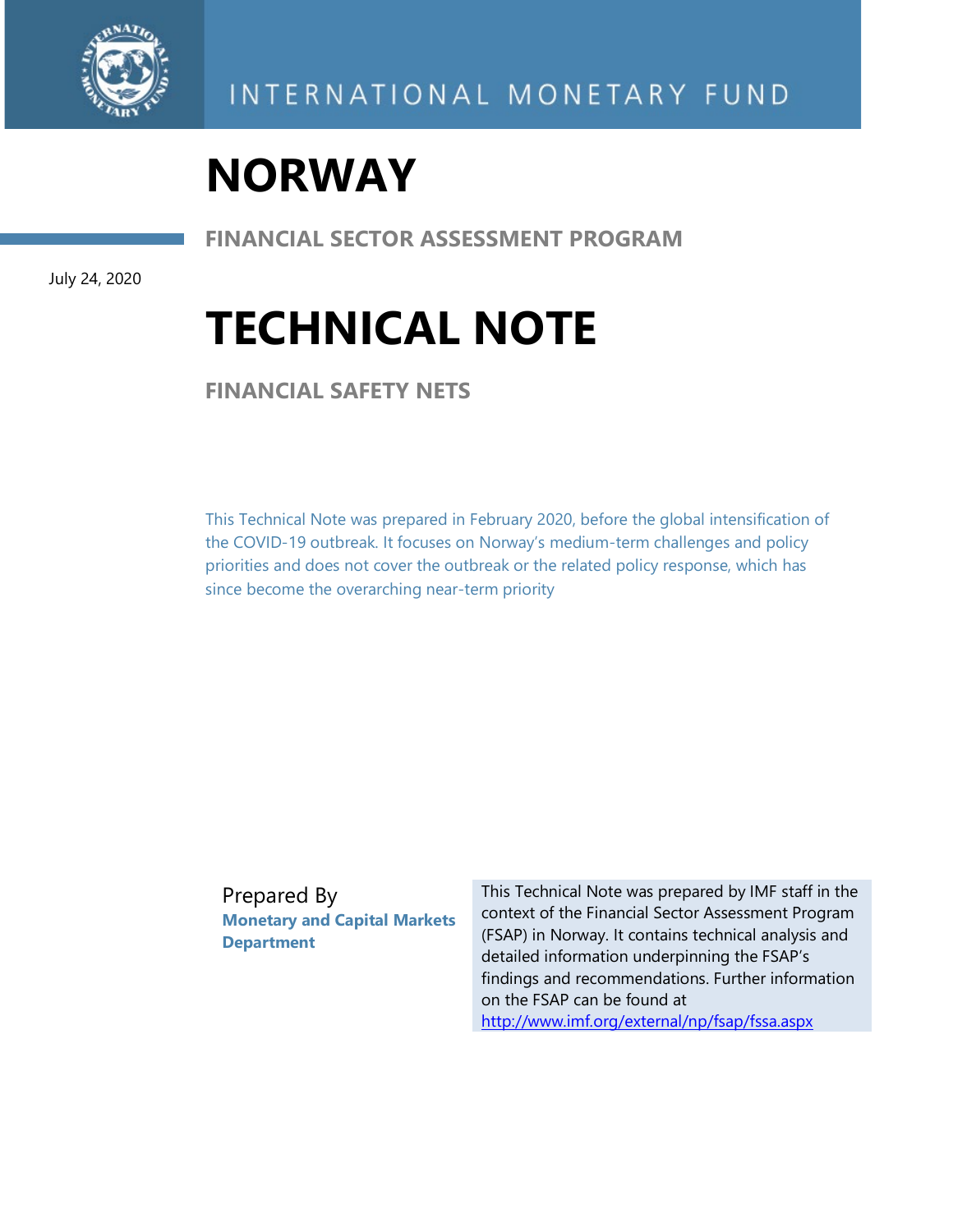# **CONTENTS**

| <b>TABLE</b> |    |
|--------------|----|
|              | -6 |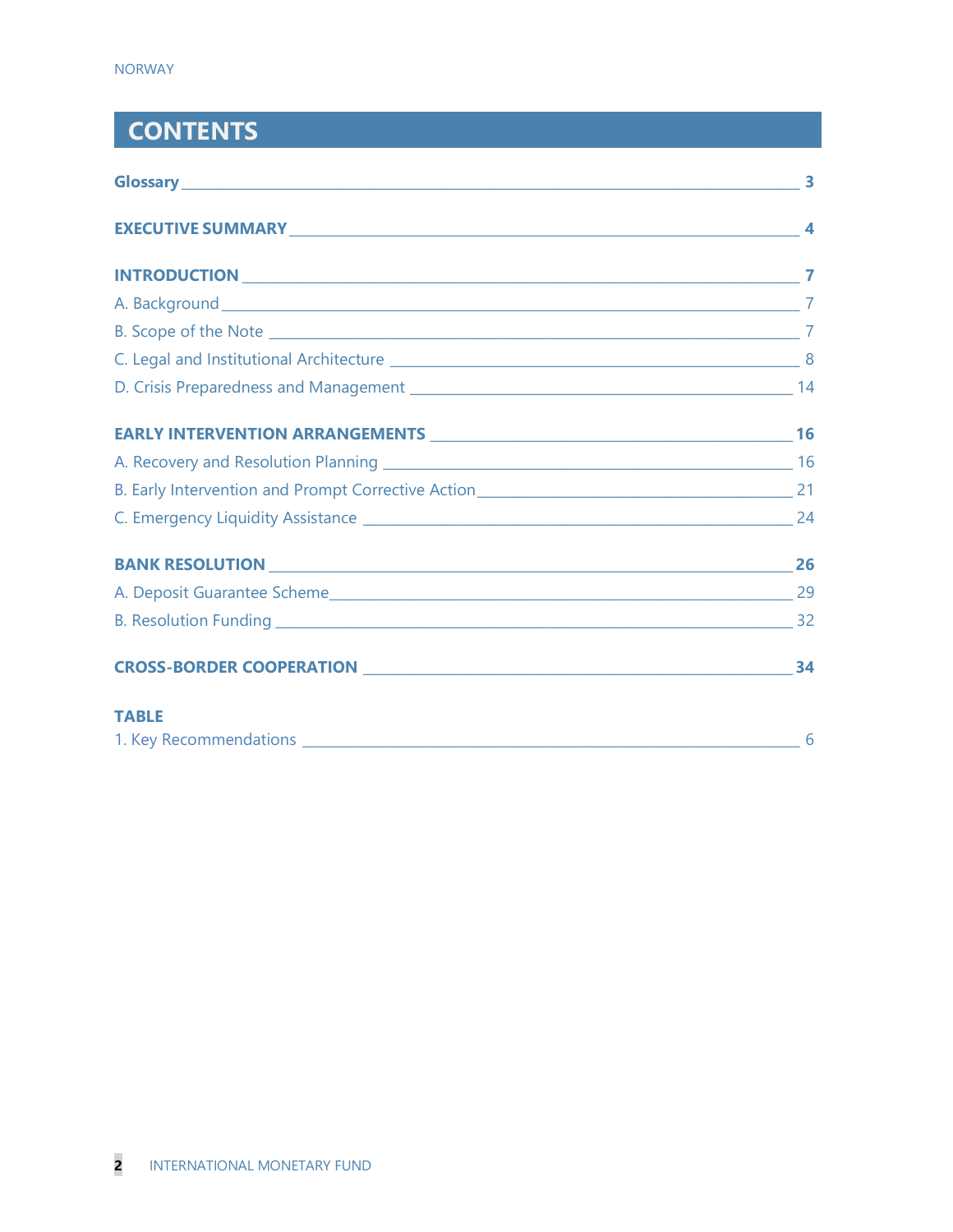# **Glossary**

| <b>BCP</b>  | Basel Core Principles for Effective Banking Supervision    |
|-------------|------------------------------------------------------------|
| <b>BGF</b>  | <b>Bank Guarantee Fund</b>                                 |
| <b>BRRD</b> | Bank Recovery and Resolution Directive                     |
| <b>DGS</b>  | Deposit Guarantee Scheme                                   |
| <b>DGSD</b> | Deposit Guarantee Schemes Directive                        |
| EBA         | European Banking Authority                                 |
| ECB         | European Central Bank                                      |
| EEA         | European Economic Area                                     |
| <b>EFTA</b> | European Free Trade Association                            |
| ELA         | <b>Emergency Liquidity Assistance</b>                      |
| <b>EU</b>   | European Union                                             |
| <b>FIA</b>  | <b>Financial Institutions Act</b>                          |
| <b>FSB</b>  | <b>Financial Stability Board</b>                           |
| <b>FSA</b>  | Finanstilsynet                                             |
| <b>FSAP</b> | <b>Financial Sector Assessment Program</b>                 |
| <b>GDP</b>  | <b>Gross Domestic Product</b>                              |
| KA          | Key Attributes                                             |
| <b>LOLR</b> | Lender of Last Resort                                      |
| <b>IADI</b> | International Association of Deposit Insurers              |
| <b>IMF</b>  | International Monetary Fund                                |
| MoF         | Ministry of Finance                                        |
| MoU         | Memorandum of Understanding                                |
| <b>MREL</b> | Minimum Requirement for Own Funds and Eligible Liabilities |
| <b>NBSG</b> | Nordic-Baltic Stability Group                              |
| <b>NCWO</b> | No Creditor Worse Off (principle)                          |
| <b>NOHC</b> | Non-operating Holding Companies                            |
| P&A         | Purchase and Assumption (transaction)                      |
| <b>REPO</b> | Repurchase Agreement                                       |
| <b>RTS</b>  | Regulatory Technical Standard                              |
| <b>SIFI</b> | Significantly Important Financial Institutions             |
| <b>SRB</b>  | Single Resolution Board                                    |
| <b>TN</b>   | <b>Technical Note</b>                                      |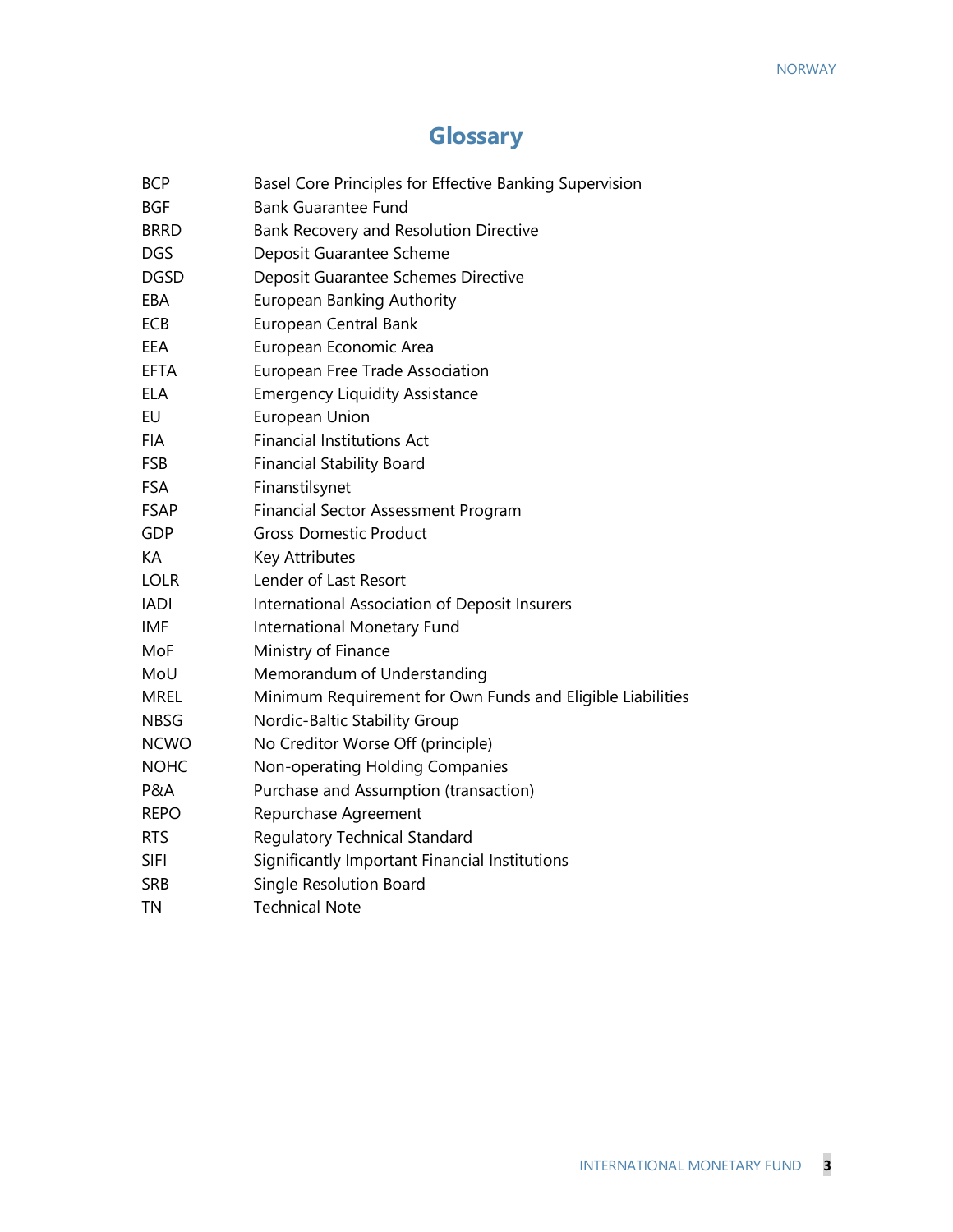# **EXECUTIVE SUMMARY**

**Norway has made substantial progress in strengthening its framework for financial crisis management and bank safety nets since the 2015 FSAP.** The Norwegian authorities have implemented the EU framework. The Bank Recovery and Resolution Directive (BRRD) has been transposed into the Norwegian legal framework mainly by amendments to the Financial Institutions and Financial Groups Act and accompanying regulations. Finanstilsynet (the Financial Supervisory Authority of Norway, FSA) has been designated as Norway's resolution authority. Resolution financing options were broadened by establishing a resolution fund. While the Deposit Guarantee Scheme Directive (DGSD) has yet to be brought into the European Economic Area (EEA) agreement, Norway has, in fact, already transposed it into the Norwegian law. This provides the Norwegian authorities with a broadened and detailed regulatory framework for dealing with weak banks.

**Stronger operational independence of the resolution authority is desirable.** While the FSA is the main financial sector regulatory and resolution authority, the Ministry of Finance (MoF), being politically responsible for Norway's financial sector policies, retains significant powers under the new legislation. The legal framework for resolution would be further enhanced if the FSA had clearly defined statutory resolution objectives and accountabilities explicitly stated in the law. The FSA should be able to autonomously execute its mandate without interference from the government or the industry. Also, the new legal and regulatory framework has to be refined by clarifying the responsibilities, accountabilities, procedures and information sharing arrangements among the relevant bodies.

#### **The Banks' Guarantee Fund (BGF) should be swiftly integrated into the resolution framework.**

A number of important reforms were carried out since the 2015 FSAP, particularly by significantly reducing the number of active bankers from its BGF Board, but there is room for further improvements. The authorities should exclude any active bankers from the BGF Board and strengthen the cooperation between the FSA and BGF by having a representative of the FSA as a member of the BGF Board. Given the broad powers assigned to it, it is important to ensure that the BGF (including its toolkit of alternative measures) is swiftly integrated into the new recovery and resolution framework.

**The authorities should establish a dedicated backstop (funding line) from the government to the BGF and resolution fund.** As one of the roles of the deposit guarantee funds is to provide comfort and assurance to private depositors, the authorities should consider a "last-resort" backup line from the MoF. Such a backstop could be activated in the systemic crisis situations when the BGF funds are insufficient to pay out covered deposits. The current arrangements, relying on top-up from BGF the members, could add to the liquidity pressures in the system and be counterproductive overall in minimizing stresses in the system. The government backstop, if activated, should be repaid over time by exposing ex-post levies on the banking system.

## **The authorities should establish an overarching system-wide crisis management framework.**

This would help bring together relevant agencies to effectively cooperate in formulating feasible responses. Specifically, there could be benefits from establishing a high-level coordinating body that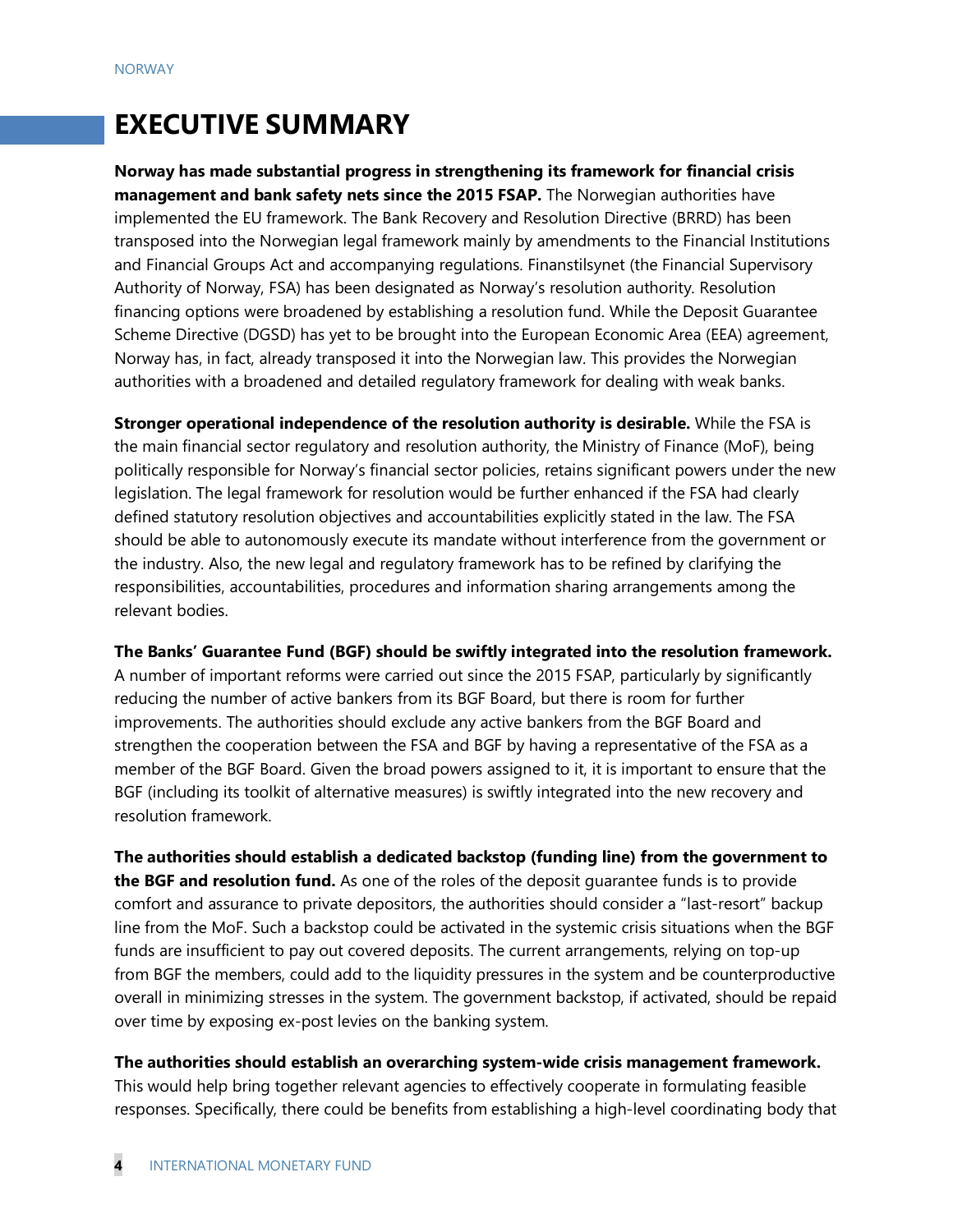would have a mandate for system-wide contingency planning as well as for coordinating policies and information sharing in all aspects related to crisis prevention and management.

**The early intervention framework would benefit from further formalization with clear escalation procedures***.* While the tools to be used for prompt corrective actions currently at the FSA's disposal are relatively broad, they are not sufficiently sequenced and clear to provide a progressive gradation of sanctions. The FSA's corrective action and sanctioning powers are limited in some respects.

**FSA has made progress in developing recovery planning requirements by extending these from large to medium-sized and smaller banks.** Guidance on recovery planning has been provided by EBA/FSA, including advising banks to conduct regular tests (including reverse stress-tests) focused on internal escalation processes, functioning of crisis management teams, and determination of communication plans. There is room to better integrate the recovery planning within the risk management framework and operational testing exercises and to significantly enhance FSA's work on resolution planning, particularly for large and medium-sized banks.

**The new resolution tools provided by the amended Financial Institutions Act should be made operational without delay.** Particular steps would include establishing the mechanics of the bridge bank and asset separation tools as well as preparing modalities to finance the relevant operations. The resolution fund should be made operational as soon as possible. Since the resolution tools are untested in Norway, efforts should be maintained to conduct intra- and cross-institutional crisis simulation tests. The build-up of MREL, including the subordinated component, is of high priority. More work is also needed for the practical execution of the bail-in tool, given that the large majority of MREL (subordinated) instruments are likely to be held by foreign investors

**The authorities should consider taking a policy decision that the public interest test is met by default for most banks in order to minimize adverse effects on the financial stability in crisis.** Introducing a financial stability exemption for the mandatory minimum bail-in rule could be also contemplated. The resolution authority should carefully consider applying multiple resolution options, particularly given the limited experience with bail-in. It would also be advisable for the existing administrative winding up and liquidation procedure to be integrated in the resolution framework.

**The cooperation between Nordic-Baltic supervisors on resolution and crisis management is commendable and should be further intensified**. The establishment of resolution colleges and the work carried out there has been an important step in strengthening the cross-border bank resolution framework but should not be seen as a substitute for (high-level) official crisis management preparedness, as may be the case in some home jurisdictions. As a small country outside the EU and with a significant number and share of foreign branches, Norway would benefit from even closer regional cooperation and more extensive cross-border crisis simulation exercises.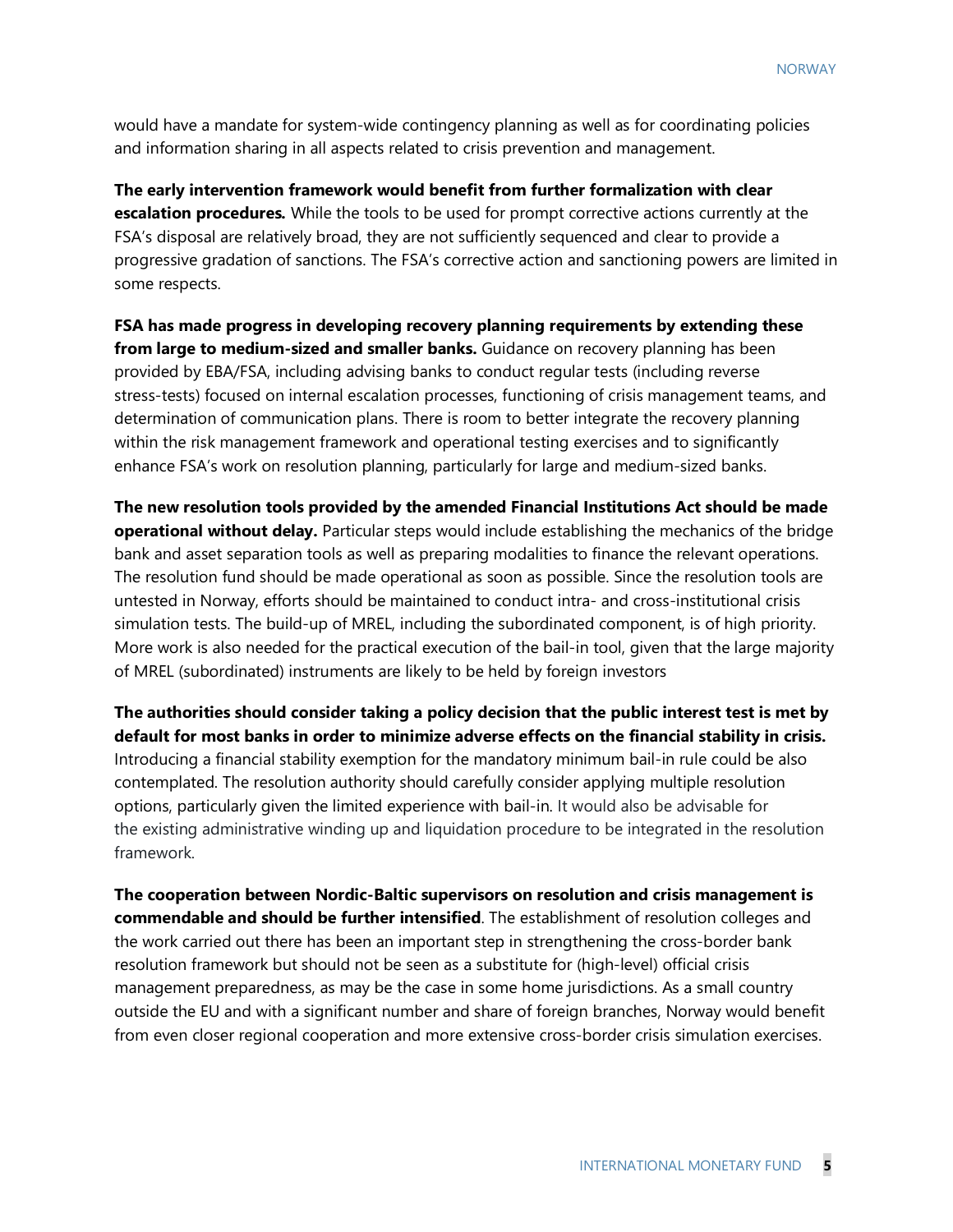| <b>Table 1. Norway: Key Recommendations</b>                  |                                                                                                                                                                                                                      |                   |
|--------------------------------------------------------------|----------------------------------------------------------------------------------------------------------------------------------------------------------------------------------------------------------------------|-------------------|
| Recommendations and Authority Responsible for Implementation |                                                                                                                                                                                                                      | Time <sup>1</sup> |
| 1                                                            | Include clearly defined statutory resolution objectives and accountabilities for the FSA in the<br>law (MoF, FSA). 118                                                                                               | <b>ST</b>         |
| $\overline{2}$                                               | Bolster the FSA's legal and operational independence and establish a clear division of roles<br>and responsibilities between the FSA and MoF (MoF, FSA). 121                                                         | <b>ST</b>         |
| 3                                                            | Exclude active bankers the BGF Board, with no exceptions (BGF). 1122                                                                                                                                                 | $\mathbf{I}$      |
| 4                                                            | Strengthen the BGF's integration into the broader resolution framework, including by<br>assigning the resolution authority a seat at the BGF Board (BGF, FSA). 123                                                   | <b>ST</b>         |
| 5                                                            | The BGF should not provide open bank assistance (MoF, BGF). 186                                                                                                                                                      | <b>ST</b>         |
| 6                                                            | Operationalize the resolution fund (MoF). 193                                                                                                                                                                        | <b>ST</b>         |
| $\overline{7}$                                               | Establish a dedicated backstop (funding line) from the government to the BGF and the<br>resolution fund (MoF, BGF). 183, 93                                                                                          |                   |
| 8                                                            | Formalize the early intervention framework, with clear escalation procedures (FSA). 156                                                                                                                              |                   |
| 9                                                            | Make the new resolution tools operational by establishing the mechanics of the bridge bank<br>and asset separation tools as well as preparing modalities to finance the relevant resolution<br>operations (FSA). 173 |                   |
| 10                                                           | Establish an overarching system-wide crisis management framework bringing together<br>relevant agencies to effectively cooperate in formulating feasible responses (FSA). 128-30                                     | <b>ST</b>         |
| 11                                                           | Carry out crisis management exercises between the domestic safety-net institutions, including<br>the BGF (FSA, BGF). 131                                                                                             | <b>ST</b>         |
| 12                                                           | Introduce powers to recognize non-EEA resolution actions (FSA, MoF). 1100                                                                                                                                            | МT                |
|                                                              | $1$ I Immediate (within 1 year); ST Short term (1-3 years); MT Medium Term (3-5 years).                                                                                                                              |                   |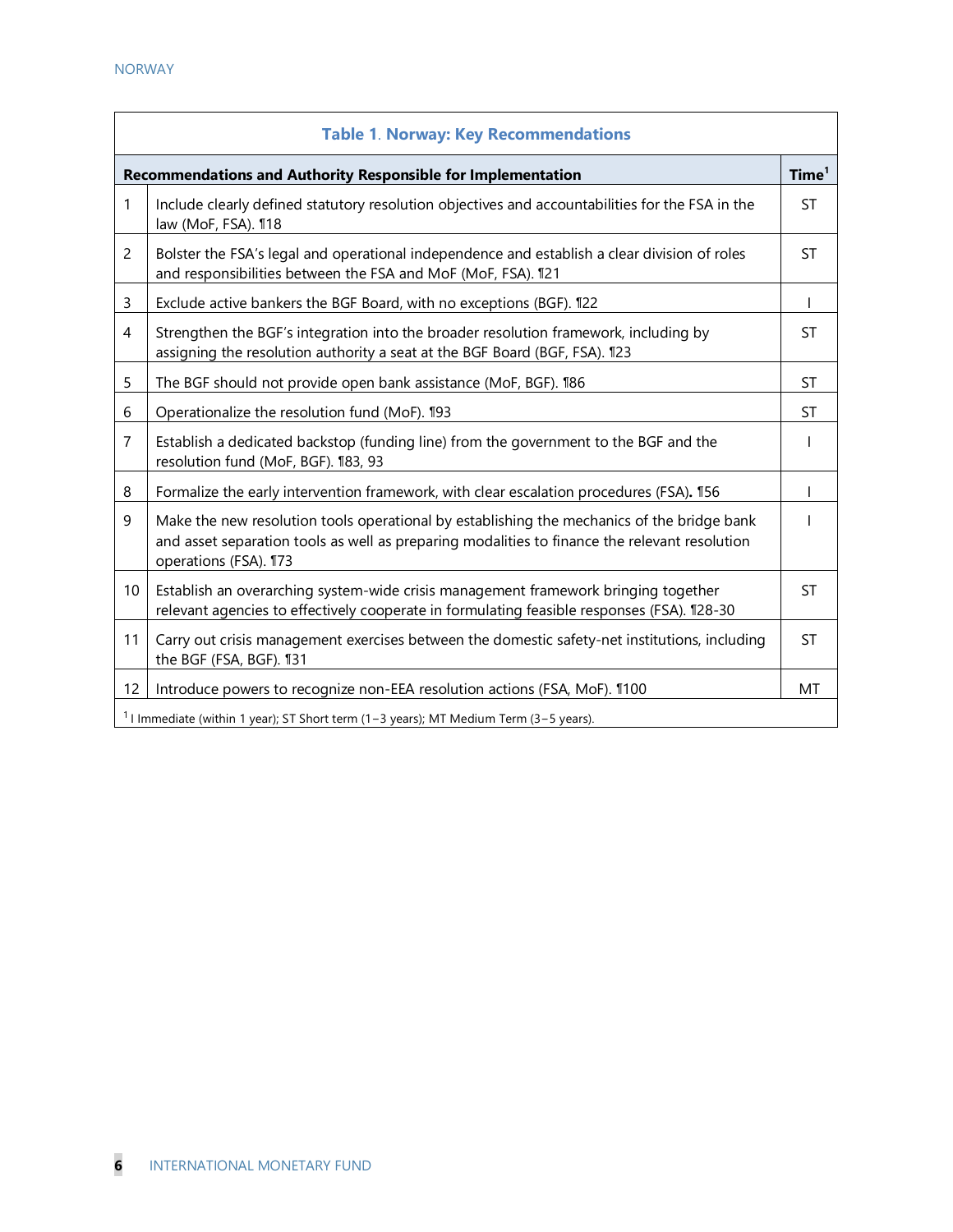# **INTRODUCTION[1](#page-7-0)**

# **A. Background**

**1. The banking system is dominated by one large domestic bank, while branches of foreign banks are significant**. The Norwegian financial sector is large relative to the size of the economy. Financial sector assets, excluding the globally invested government pension fund (GPF-G), total 290 percent of GDP. The banking sector is characterized by a few very large commercial banks, some regional banks, and several small savings banks. At end-2018, the Norwegian banking sector consisted of 135 banks of which 95 represented about 4 percent of total banking sector assets. In addition, there were 14 branches of foreign banks operating in Norway. The market share of the branches of foreign banks—mainly from the Nordic region—were 20 percent and 35 percent in the retail and domestic corporate markets, respectively.

**2. The authorities have experience with bank failures.** Resolution experience was gained in both the Norwegian banking crisis of the 1990s and during the global financial crisis in 2008. In the crisis in the 1990s, the two bank-owned guarantee funds handled most of the failures in smaller banks by capital injections and guarantees. Once the crisis reached systemic proportions, the government injected capital in to the three largest banks, preconditioned to a write-down of the existing shareholders to cover losses to the extent possible. The authorities also dealt with the failure of a branch and a subsidiary of Icelandic banks during the 2008 crisis. The failed subsidiary was sold, so that no losses were incurred by depositors or by the BGF. As regards the branch, it was placed into public administration and wound down. Solvency support was made available by the government at the height of the global financial crisis through the established State Finance Fund. All banks subsequently redeemed the capital and the State Finance Fund was closed.

**3. Norway is a party to the treaty on the European Economic Area (EEA), which broadly defines its legal framework**. This treaty was entered into by the member states of the European Union and three of the European Free Trade Association (EFTA) member states, including Norway. The EEA agreement grants Norway access to the EU's single market.<sup>2</sup> Under this treaty, Norway is required to implement EU directives and regulations governing the financial sector into the Norwegian legislation.

## **B. Scope of the Note**

**4. This note reviews the financial safety net and crisis management arrangements against Norway-specific challenges and international best practices and standards**. The assessment is based on an analysis of existing legislation and documentation relating to the authorities' policies

<span id="page-7-0"></span><sup>&</sup>lt;sup>1</sup> Prepared by Peter Lõhmus (IMF).

<span id="page-7-1"></span> $<sup>2</sup>$  It was established by the EEA Agreement, an international agreement which enables Norway to participate fully in</sup> the Single Market. It covers the four freedoms, i.e., the free movement of goods, capital, services and persons; plus, competition and state aid rules and horizontal areas related to the four freedoms.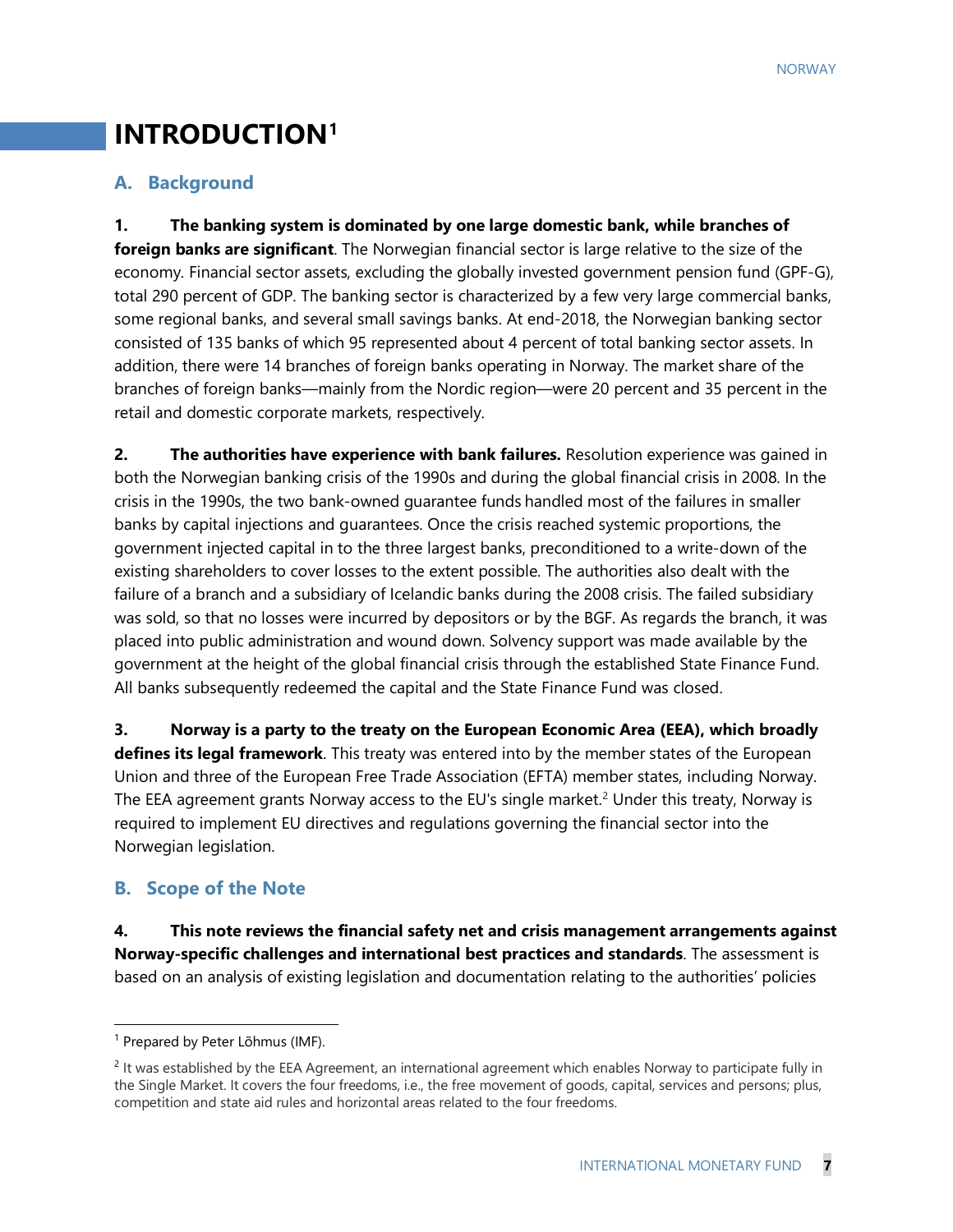and procedures, the authorities' detailed responses to a questionnaire prepared before the mission, and discussions with the authorities, the private sector, and academia. The review's objective has been to identify areas in which the current arrangements may fall short of (emerging) international best practices and standards, and make specific recommendations, where appropriate, for bringing the current arrangements into closer alignment with those practices. While the note does not reflect a formal assessment of compliance with any particular standard, it is informed by the Key Attributes (KA) of the Financial Stability Board (FSB) (as updated in October 2014), the Core Principles for Effective Deposit Insurance (updated in November 2014 by the International Association of Deposit Insurers; IADI Principles), and by the Basel Core Principles for Effective Banking Supervision (BCP; updated in September 2012 by the Basel Committee on Banking Supervision).

**5. The assessment follows up on the recommendations of the 2015 Financial Sector** 

**Assessment Program (FSAP) for Norway**. The 2015 FSAP noted that Norway's legal framework provided substantial powers and flexibility to deal with failing or failed banks, but that it needed to be strengthened in several respects. The recommendations focused, inter alia, on institutionalizing institution-specific recovery and resolution plans, and assessing potential impediments to resolvability that help to underpin them. A number of recommendations were addressed to strenghten the Banks' Guarantee Fund (BGF). Since then, progress has been made both in the institutional reforms—including by formally designating the Financial Supervisiory Authority of Norway Agency (FSA) as a resolution authority—and strengthening the legal framework for bank recovery and resolution. In some areas pointed out in 2015, such as establishing a back-up funding line from the government to the BGF and eliminating the conflict of interest at the BGF, the work is still in progress.

**6. The remainder of the note is structured as follows**. The first section describes the institutional and general legal framework governing financial sector safety nets. The following sections cover steps and legal aspects for dealing with banks in distress and failures, in order of severity: supervisory early intervention arrangements and emerging liquidity assistance; followed by a discussion on bank resolution, resolution funding, and deposit insurance. Finally, some crisis preparedness and management steps are discussed.

# **C. Legal and Institutional Architecture**

**7. As an EEA member, Norway is obliged to transpose into national law the Bank Recovery and Resolution Directive (BRRD) and the Deposit Guarantee Schemes Directive (DGSD)**. [3](#page-8-0),[4](#page-8-1) EU regulation in the area of banking has to be also transposed (word-by-word) into Norway's legal framework (for example, the Commission Delegated Regulation (EU) 2016/1075 specifying, among others, the content of recovery, resolution, and group resolution plans). There are

<span id="page-8-0"></span> $3$  This Technical Note does not reflect an assessment of the grade of compliance of Norway's national law with the EU directives.

<span id="page-8-1"></span><sup>&</sup>lt;sup>4</sup> While the DGSD has yet to be brought into the EEA agreement, Norway has, in fact, transposed the DGSD into the law.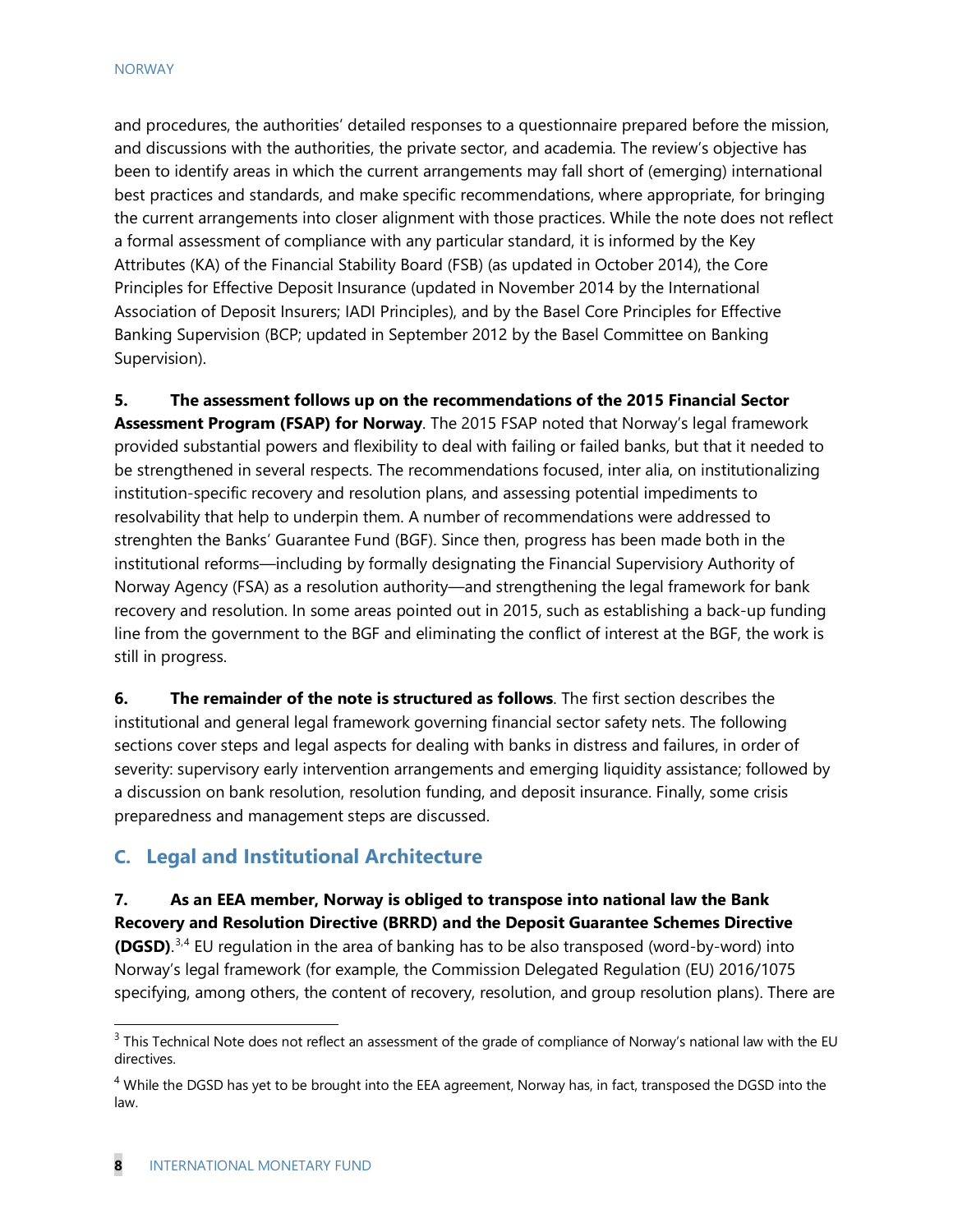also binding regulatory technical standards (RTS) and guidance by the European Banking Authority (EBA) in several areas; for example, on the implementation of a risk-based contribution model for and stress testing of the deposit insurance system. Because Norway is not a member of the EU Banking Union, the Single Resolution Mechanism does not apply to Norwegian banks.

### **8. Norway's recovery and resolution legal framework is very recent and remains**

**untested**. The Norwegian authorities have implemented the EU framework. The BRRD (2014/59/EU) has been transposed into the Norwegian legal framework, inter alia, by the amendments to the "Financial Institutions and Financial Groups Act, 2015" (Finansforetaksloven; FIA), effective as of January 1, 2019. The FIA consolidates the previous Savings Bank Act, the Commercial Bank Act, the Financial Services Act, and Guarantee Schemes Act (plus large parts of the Insurance Services Act). In particular, Chapter 20 applies to (a) banks and mortgage credit institutions, and investment firms that are subject to the minimum requirement for initial capital in the Securities Trading Act, (b) holding companies or other parent company in a financial group of which an institution as referred to in (a) forms part and, finance companies that form part of a financial group as referred to in (b). Furthermore, chapter 21 applies to insurance undertakings, pension undertakings and holding companies that are not covered by section 20-1 subsection (1)(b). For other institutions, the FIA Chapter 21 on public administration sets the framework for winding up institutions.

**9. The FIA provides the Norwegian authorities with a broadened and detailed regulatory framework for dealing with weak banks**. As such, the Norwegian legal framework does not contain a stand-alone resolution regime for banks, and the resolution powers are provided to FSA under the same legislation as for its supervisory function. The amendments to the FIA make several early intervention and new resolution options available for dealing with failing banks; for instance, by introducing an option to appoint an administrator to an operating bank, introducing Minimum Requirements for Own Funds and Eligible Liabilities (MREL), setting criteria for bail-in, and formalizing recovery and resolution planning modalities and requirements. The amendments to the FIA are also laying the groundwork for the establishment of the resolution fund.

**10. Responsibilities for crisis management, bank resolution, and financial sector safety nets are distributed among four bodies**. These are the FSA; the Ministry of Finance (MoF); Norges Bank, the central bank; and the Norwegian Banks' Guarantee Fund. The FSA is the designated resolution authority, but the MoF retains significant say over its resolution decisions. The Bank Guarantee Fund (BGF) is a legal entity in its own right, operating under a new law.<sup>[5](#page-9-0)</sup> The legal structure of the recently instituted resolution fund is still under discussion.<sup>[6](#page-9-1)</sup>

**11. The MoF is politically responsible for Norway's financial sector policies**. The MoF is the designated responsible ministry for crises management, in accordance with the BRRD (Art. 3 nr. 5). As such, it gives strategic direction to the financial oversight agencies under its jurisdiction (FSA and

<span id="page-9-0"></span><sup>5</sup> Act on the Norwegian Banks' Guarantee Fund. 23 March 2018 No. 3, into force January 1, 2019.

<span id="page-9-1"></span><sup>6</sup> FIA, Sections 20-50 to 20-54.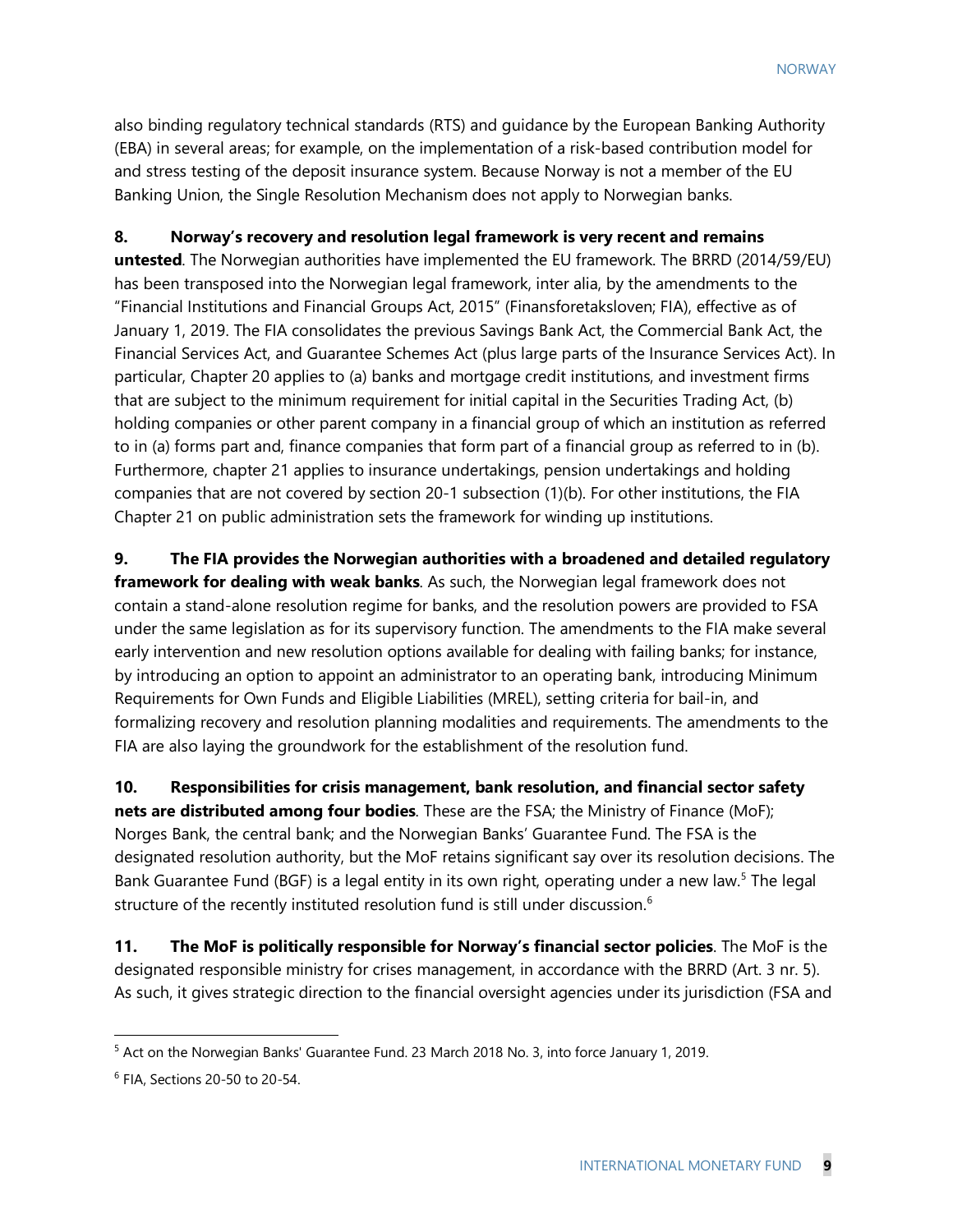BGF) and is their interface with the government. Under the new legal framework, the MoF has also retained the final powers for decisions of significance for financial stability, including on licensing, approving group structures and resolution plans for larger institutions,<sup>[7](#page-10-0)</sup> and on some early intervention decisions, such as on write-down and conversion of own funds (FIA Section 20-3 (2)). It is also the MoF's decision to either resolve or wind up the institution after receiving a "failing or likely to fail" notification from FSA (Financial Institutions Act, Section 20-13). The FSA shall also inform the MoF of other decisions made and other exercises of competence as resolution authority. Banks can appeal to the MoF concerning any decision taken by the FSA as resolution authority after an act relating to procedure in cases concerning public administration in general.<sup>[8](#page-10-1)</sup>

**12. The FSA is the main financial sector regulator and resolution authority**. The FSA is an independent governmental agency established under the Financial Supervision Act and designated as a resolution authority in Norway in the FIA. The relevant resolution decisions are taken by the FSA Board of Directors. FSA's overall objective is to supervise financial institutions and promote financial stability and well-functioning financial markets. FSA's intermediate objectives are to promote financially sound and liquid financial institutions and robust infrastructure, ensuring satisfactory payments, trade and settlement, enhancing investor protection and consumer protection through good information and advice, and facilitating efficient crisis management. The FSA also supervises insurance and pension funds, securities firms and markets, debt collection, accounting and auditing activities, and real estate brokerage. The FSA also contributes to the development of the regulatory framework; the MoF has the authority to make regulations, but the task of proposing relevant regulations has routinely been delegated to the FSA. The FSA is a member of the European Supervisory Authorities, along with the other national financial supervisory authorities in Europe (without voting rights), as stipulated in the EEA Agreement. $9$ 

**13. The FSA's resolution and supervision responsibilities are operationally separated (FIA,** 

**Section 20-3)**. The FSA's section for Banking Supervision is responsible for evaluating the institutions' recovery plans, while the section for Licensing and Crisis Management is responsible for resolution work, including preparing resolution plans and participating in resolution colleges. It also handles resolution work for insurance companies. Of the 17 staff positions, eight are allocated to the FSA's role as resolution authority, including three with legal background. Both sections (as well as the Capital Adequacy and Solvency Regulation section) are reporting directly to the same Deputy Director General.

**14. Norges Bank is the monetary authority and lender of last resort**. Norges Bank's tasks and responsibilities relevant to crisis management are set out in the Norges Bank Act (NBA). The Norges Bank is tasked to maintain monetary stability and to promote the stability of the financial

<span id="page-10-0"></span> $<sup>7</sup>$  There is no formal definition of SIFIs, but the authorities consider two banks as having systemic importance (DNB</sup> and Kommunalbanken Norway). MoF has approved one resolution plan for a systemic institution and is in the process of reviewing the second one.

<span id="page-10-1"></span><sup>8</sup> Public Administration Act (*lov 10. Februar 1967 om behandlingsmåten i forvaltningssaker*).

<span id="page-10-2"></span> $9$  At the same time, EU's financial supervisory authorities cannot make decisions aimed at the EEA EFTA states.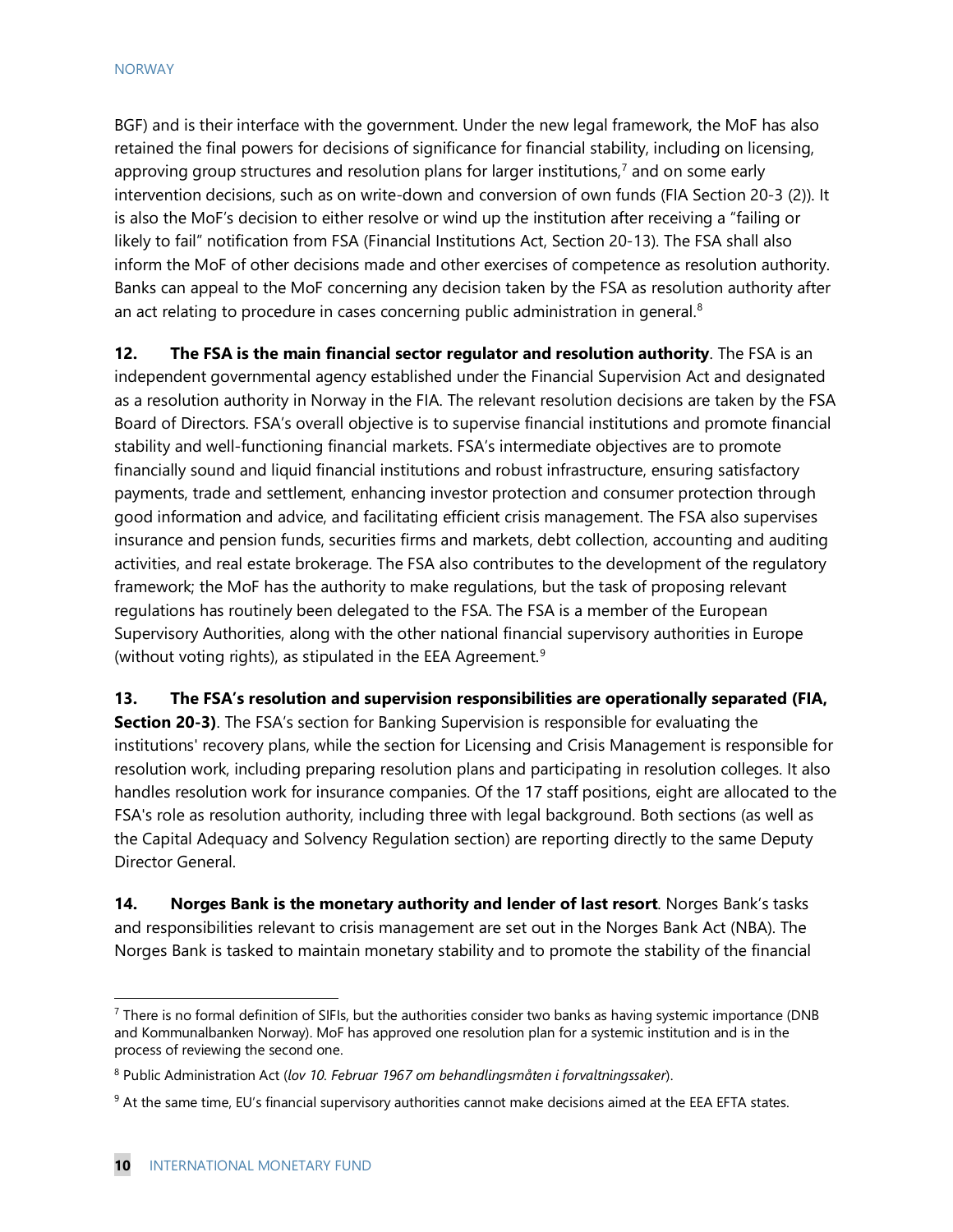system and an efficient and secure payment system. It has to advise the MoF when "when measures need to be taken by any other party than the Bank to fulfil the purpose of the central banking activities." Norges Bank serves as the lender of last resort to banks and has broad powers to "grant credit on special terms." It has broad powers to extend credit to banks and other financial sector undertakings and shall require adequate collateral to be pledged in respect of any credit. Under the NBA, Norges Bank shall inform the MoF of any matters of importance. In practice, there will also be exchanged information with the FSA before a decision on credit on special terms. The Financial Stability Department within Norges Bank has the responsibility for the macroprudential oversight.

**15.** The BGF is a mixed public-private legal entity in its own right.<sup>[10](#page-11-0)</sup> The BGF's highest authority is the Board of Directors, with all its members appointed by the MoF. All banks that have their head offices in Norway shall be members of the deposit guarantee scheme. A credit institution having its head office in another EEA member state that takes deposits from the general public through a branch in Norway may be a member of the deposit guarantee scheme, if the guarantee scheme for bank deposits in the home state does not provide equal cover. The MoF may specify the terms for the BGF membership and coverage. The BGF also has a legal obligation to assist the FSA in exercising its tasks as a resolution authority.<sup>[11](#page-11-1)</sup>

**16. In line with 2015 FSAP recommendations, the authorities initiated a significant corporate governance overhaul at the BGF**. Most importantly, the changes in the BGF's statute removed the requirement to have five active bankers at the Board of Directors, which was considered a significant impediment to the BGF's integration into the public safety net and inhibited the BGF's full participation in the resolution framework (including exchange of data between the FSA and the BGF). However, the current Board of Directors still includes one active banker who, according to the authorities, has been appointed to bring market expertise to the institution. There is no representative from the FSA on the BGF Board of Directors, reflecting the FSA's concerns about conflicts of interest between the FSA's supervisory responsibilities and the BGF's role in bank resolution.

**17. A resolution fund—officially a "resolution financing arrangement"**—**to support resolution measures was established in 2019 by the Financial Institutions Act**. [12](#page-11-2) Initial funding for this arrangement was drawn by splitting the existing BGF funds by transferring 55 percent of the funds to the resolution fund (as of January 1, 2019). Going forward, the contributions to the resolution fund are provided by the banks and managed by the BGF. The target size of the resolution fund is at least 1 percent of aggregate covered deposits (based on BRRD). While the BGF

<span id="page-11-0"></span> $10$  The BGF is bound by a number of legal acts regulating public entities while its staff is contracted as private sector employees. Act on the Norwegian Banks' Guarantee Fund [\(https://www.finanstilsynet.no/globalassets/laws-and](https://www.finanstilsynet.no/globalassets/laws-and-regulations/laws/act-on-the-banks-guarantee-fund.pdf)[regulations/laws/act-on-the-banks-guarantee-fund.pdf\)](https://www.finanstilsynet.no/globalassets/laws-and-regulations/laws/act-on-the-banks-guarantee-fund.pdf).

<span id="page-11-1"></span> $11$  FIA, Section 20-3 (3): "The BGS shall assist FSA in the exercise of tasks and competence as resolution authority under subsection (1). FSA shall determine what tasks are to be performed by the BGS pursuant to the first sentence. The BGS shall prepare cases in which FSA is to make a decision as resolution authority under subsection (1)."

<span id="page-11-2"></span><sup>&</sup>lt;sup>12</sup> The FIA, Chapter 20, Section X.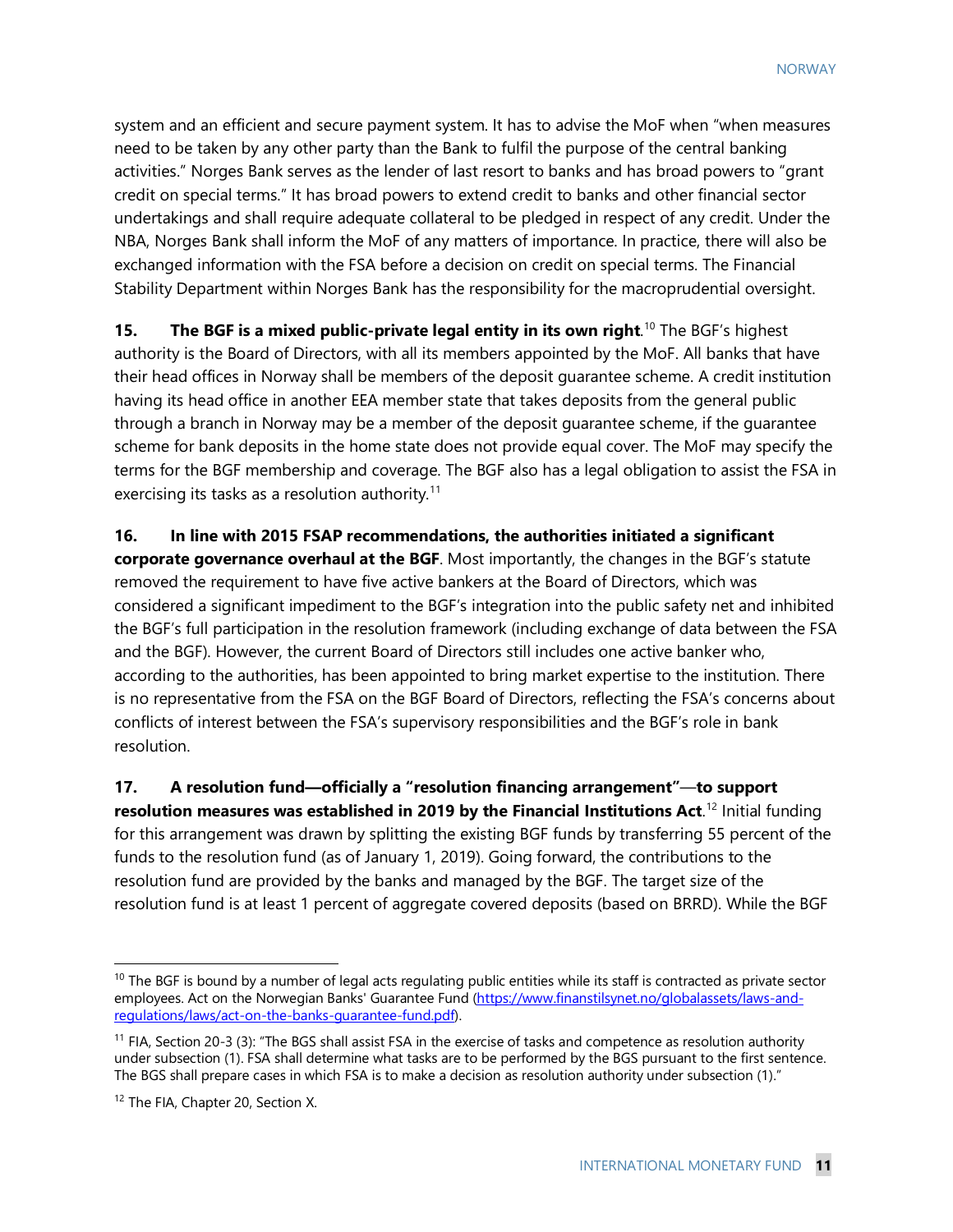is also carrying out administrative tasks related to handling the resolution fund, the institutional setup of the resolution fund (governance, responsibilities, etc.) is still under discussion.

### **Recommendations**

**18. The legal framework would be further enhanced if the FSA had clearly defined statutory resolution objectives and accountabilities stated explicitly in the law**. Carrying out the main aspects of the FSB KAs on Resolution Authority will be facilitated by making explicit the statutory objectives of resolution, in line with FSB KA 2.3. The four objectives are financial stability and continuity of important financial services, protection of depositors, avoiding unnecessary destruction of value and minimizing costs of resolution, and considering the impact of resolution actions of other jurisdictions.

**19. The FSA should be able to autonomously execute the FSA's mandate without** 

**interference from the government or the industry**. The FSA has a wide range of statutory powers as a designated resolution authority to respond to distress in its regulated financial institutions, including by enforcing compliance with prudential requirements and by taking control of a distressed bank and/or relevant parts of its group. However, the FSA is still de jure (and de facto) subordinated to the MoF, as the MoF's consent is required in a number of instances. While the mission agrees the interventions are based on transparent principles, there is scope to strengthen the FSA's independence as a resolution authority, in line with FSB KA 2, by limiting the MoF's role in resolution-related decisions to the cases where public funds, or with systemic implications (as outlined by the BRRD). Also, as described in the report later, there are instances where the roles of the MoF and the FSA are not fully defined in the law (e.g., the determination of "failing or likely to fail" instances.

**20. The operational autonomy as the resolution authority could also be strengthened by increasing the number of staff positions in the FSA's Resolution Section**. [13](#page-12-0) While recognizing budgetary constraints, the current staffing levels of the Resolution Section (the operational part of the resolution authority for banking groups and insurance company) may be insufficient for the wide range of tasks recently delegated to the FSA as a resolution authority. To ensure full operational capacity, including for resolution preparedness and implementation of resolution measures, particularly with respect to large and complex firms and in a crisis of systemic nature, the resources assigned to the FSA Resolution Section should be increased.

**21. There is room to strengthen the operational independence of the FSA resolution functions by decoupling the managerial reporting lines for supervision and resolution**. While it is of utmost importance to maintain close cooperation between the supervisory and resolution functions in relation to resolution preparedness activities, the operational independence of the resolution authority relative to the supervisory function is also considered relevant. Recognizing the

<span id="page-12-0"></span> $13$  FSB KA 2.5: "The resolution authority should have operational independence consistent with its statutory responsibilities….It should have the expertise, resources and the operational capacity to implement resolution measures with respect to large and complex firms."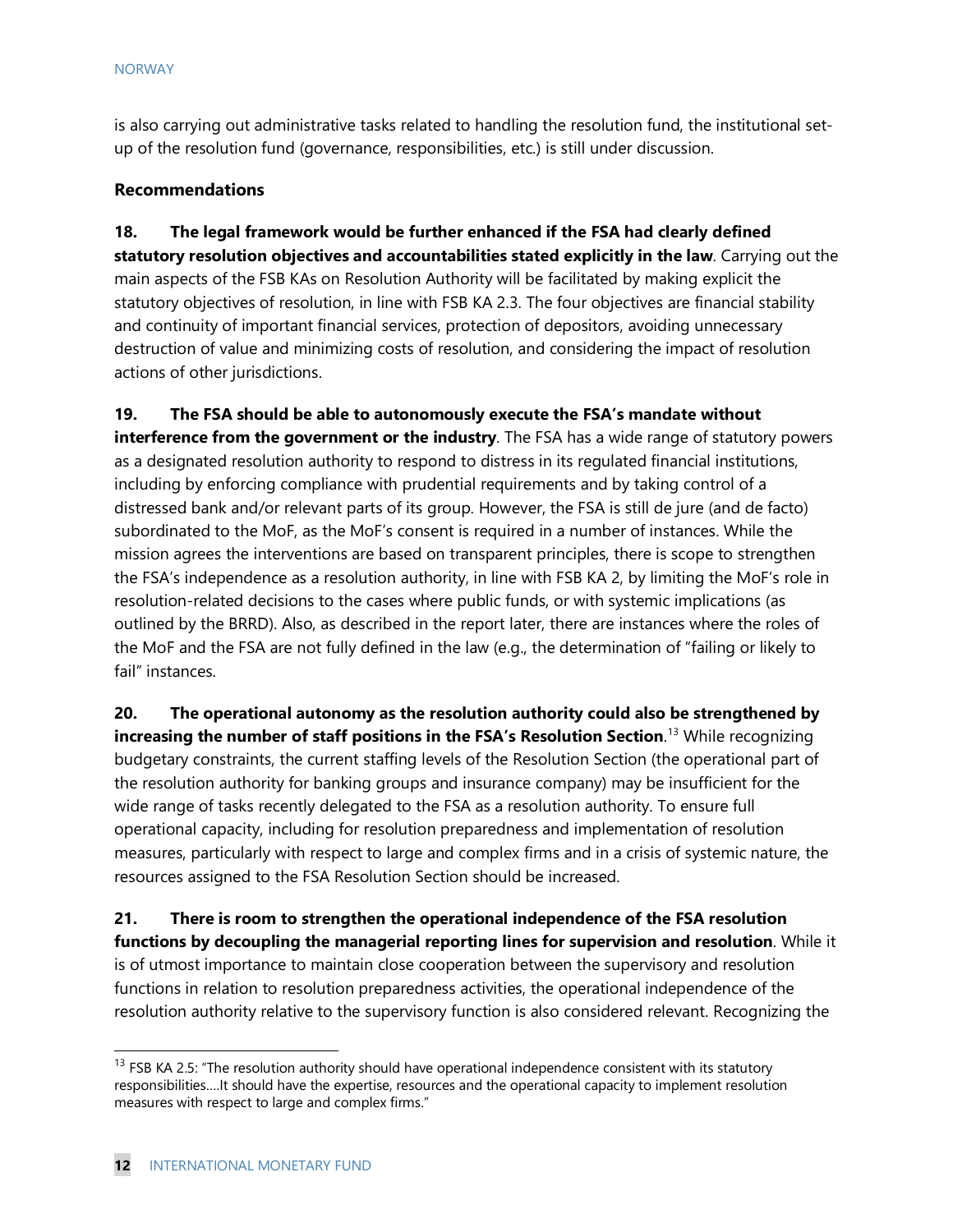good cooperation, as well as the restriction on FSA resources and the resulting importance of cross-fertilization within the Banking and Insurance Supervision Department, it would be useful to re-examine the existing managerial reporting lines for the supervision and resolution sections in the future. The mission's view is that the FSA's resolution (authority) independence and accountability could be strengthened further within the FSA's institutional constraints by having the Licensing and Crisis Management Section on the one hand, and the Banking and Insurance Supervision and Capital Adequacy and Solvency Regulation Sections on the other, reporting to different Deputy Directors General.

**22. The authorities should exclude any active bankers from the BGF's Board**. While not explicitly required in the IADI Core Principles (CP), it is difficult, in practice, for the DGF to comply with relevant CPs. These include but are not limited to: (i) exchange of sensitive information within the safety net (e.g., supervisory reports and CAMEL ratings) (CP 4); (ii) cross-border exchange of information with foreign authorities (CP 5); and (iii) full participation in contingency planning and crisis management (CP 6). There are Board policies in place for the recusal of members for potential or perceived conflicts, but they may significantly inhibit the work of the members/active bankers as conflict of interest is inherent to all market-sensitive information. Active bankers and their expertise and knowledge can instead be utilized through the creation of a separate advisory committee, if needed.

**23. The FSA should consider appointing its representative to the BGF Board of Directors**.

While the FSA's participation at the Board is not a substitute for strong cooperation and information exchange needs between the FSA and BGF, it may provide an additional venue for ensuring coherent views on the banking sector and individual banks, particularly given the plans to delegate some of the resolution authority's tasks to the BGF, as well as the broad powers assigned to the BGF (see Chapter on Deposit Insurance). While the FSA's recent decision to stay at arm's length from the BGF decision-making body is understandable in the context of potential conflicts of interests between the FSA's supervisory functions and the BGF's role in resolution, this could be mitigated by assigning resolution responsibilities within the FSA to a separate Deputy Director General (see paragraph 21) and assigning him/her the position at the BGF Board; or alternatively, by nominating an independent Board member by the FSA in order to avoid any conflicts with respective fiduciary duties.

24. Legal protection for FSA staff should be strengthened. There is currently no specific provision granting protection to the supervisor and resolution authority, or its staff, against lawsuits for actions taken and/or omissions made while discharging their duties in good faith. Nor is there any provision to reimburse staff for any costs incurred in defending any such actions. Norway has a general legal framework in place that offers the government employee protection for good-faithactions in a resolution situation. The general principle is that actions taken by an employee that have caused a financial loss and/or damages for a third party is the responsibility of the government agency, assuming that the employee did not act with gross negligence ("Skadeerstatningsloven").<sup>[14](#page-13-0)</sup>

<span id="page-13-0"></span><sup>14</sup> [https://lovdata.no/dokument/NL/lov/1969-06-13-26.](https://lovdata.no/dokument/NL/lov/1969-06-13-26)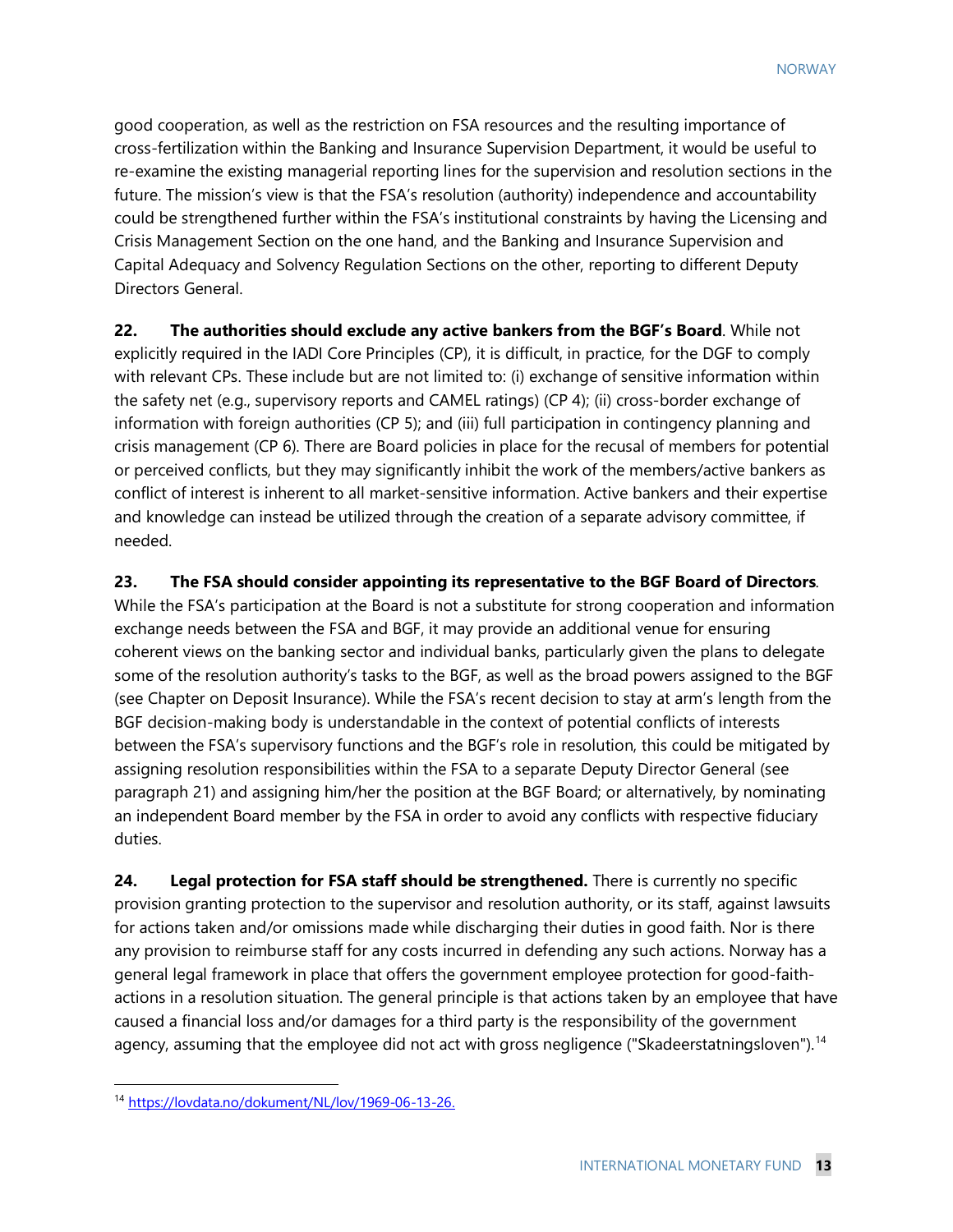This legal provision directly protects employees from lawsuits if the good faith standard is met. However, the higher complexity of recently introduced resolution tools (e.g., bail-in) and the complexity of potential systemic crisis necessitates a higher threshold for protecting employees from lawsuits if the good faith standard is met. A specific statutory provision for indemnification of employees for the costs of any lawsuits is also called for by FSB KA 2.6.<sup>[15](#page-14-0)</sup> At a minimum, there should be clear arrangements for indemnification of employees for the costs of any lawsuits against them, as long as they act in good faith.

# **D. Crisis Preparedness and Management**

**25. Consultation between the MoF, the FSA, and Norges Bank on financial stability matters takes the form of semi-annual tripartite meetings on financial stability.** The meetings are chaired by the Permanent Secretary of the MoF. The tripartite and other regular meetings are used to exchange information on relevant market conditions and have no formal role in crisis management, which is rather left to ad hoc arrangements, depending on circumstances and based on the respective roles and responsibilities of the different authorities. Norges Bank and the FSA hold 8−9 bilateral meetings per year and exchange complementing information on the liquidity and funding situation of Norwegian financial institutions. There are also regular (usually quarterly) bilateral meetings between the MoF and the FSA, and the NB and the FSA. There are also regular (biannual) higher-level meetings between the FSA and the BGF, mostly to discuss Early Warning System indicators (in addition to ad hoc meetings and routine data exchange).

**26. There is no formal Memorandum of Understanding (MoU) between the three authorities for crisis management purposes or otherwise**. There are also no MoUs between the BGF and any of the public authorities. However, bilateral MoUs between Norges Bank and the FSA are in place, which address supervisory arrangement for payments and securities settlement and clearing systems, where both have supervisory responsibilities. The MoU between the FSA and the BGF is under preparation but has been slowed down due to concerns regarding the confidentiality

issues related to the banking sector representative at the BGF Board.

**27. The Norwegian authorities have continued to use tripartite simulation exercises to enhance crisis preparedness**. There have been three exercises involving the MoF, Norges Bank, and the FSA since 2012 (also in 2013 and 2016). These full-day exercises include participation of toplevel staff and executives and cover scenarios with institution-specific and systemic crisis elements. In 2012 the scenario was solvency problems in a medium-sized bank, evolving into a systemic crisis. The 2013 exercise concentrated on ensuring continued operation of the payment system. A severe liquidity stress scenario stemming from an oil shock was the focus of the 2016 exercise. The exercise

<span id="page-14-0"></span> $15$  KA 2.6: "The resolution authority and its staff should be protected against liability for actions taken and omissions made while discharging their duties in the exercise of resolution powers in good faith, including actions in support of foreign resolution proceedings." See also discussion in the Norway 2015 FSAP Technical Note on Bank Resolution and Crisis Management.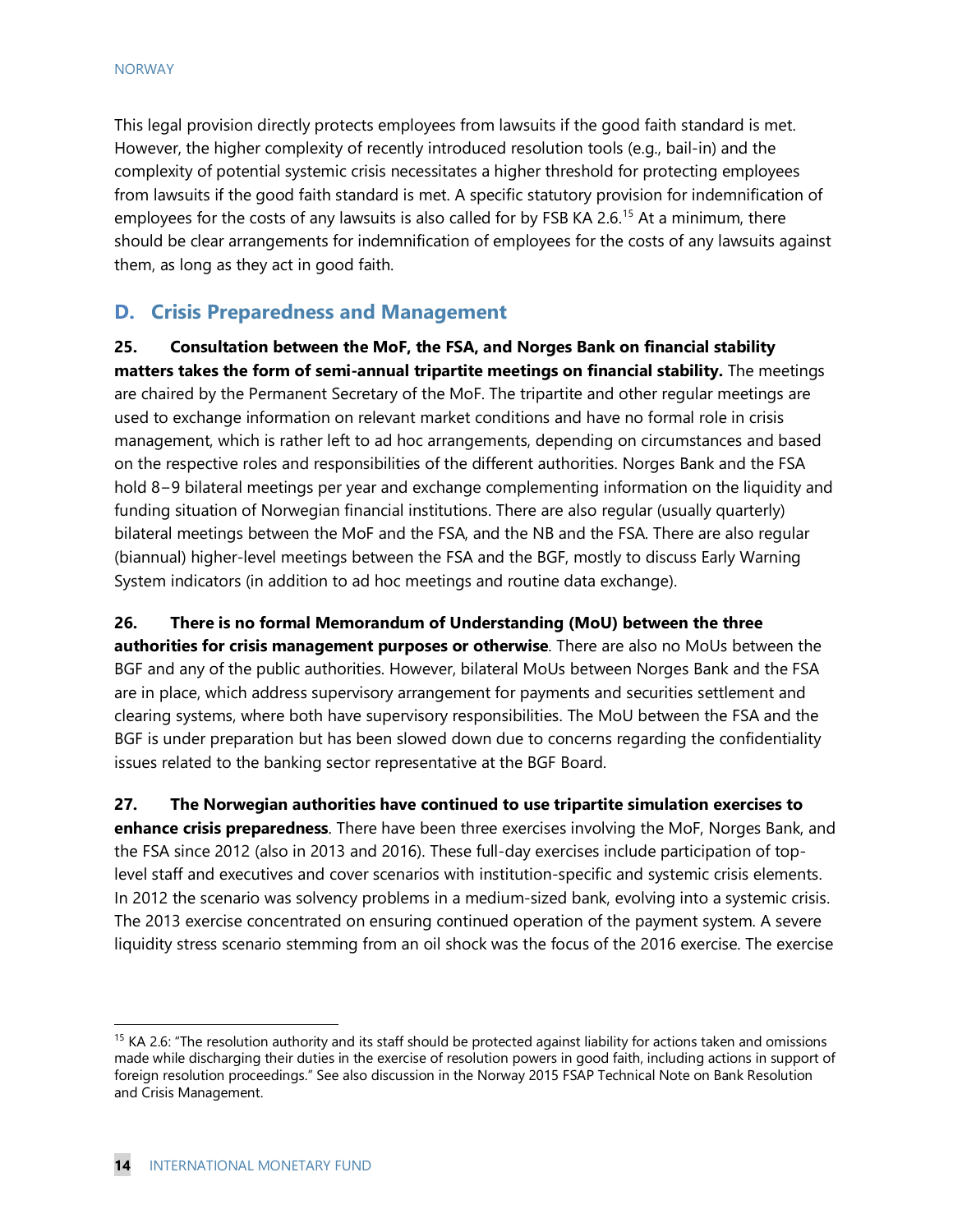planned for early-2021 will test the new resolution tools provided by the Financial Institutions Act. The BGF has not been part of these exercises in the past but is expected to be included in 2021.

**28. To complement the bank-by-bank resolution framework, the Norwegian authorities should consider how a system-wide crisis would be managed**. This would require an appropriate governance framework—supported by the new resolution framework—bringing together pertinent agencies to effectively cooperate in formulating credible responses to a system-wide crisis. The authorities expressed concerns about introducing inter-agency committee structures for decision making, in that doing so may undermine desired clarity regarding lines of authority and accountability. It is argued that largely ad hoc cooperation during the last global financial crisis was good and led to satisfactory outcomes.

#### **Recommendations**

**29. The authorities should establish an overarching system-wide crisis management framework.** There are merits bringing together pertinent agencies to effectively cooperate in formulating feasible responses during the times of heightened financial sector stress. The arrangements could include escalation protocols with communication modalities between and within the agencies. In crisis times, the arrangements would act as a forum to coordinate responses within an earlier agreed modality to potential threats to financial stability. All individual contingency plans need to be coordinated to the extent of cross-dependencies and linkages between the different agencies, both bilaterally and multilaterally, under the framework provided by the highlevel crisis preparedness and management committee. The objectives, principles, and processes dealing with stresses in the Norwegian financial system could be set out in a special MoU between the relevant authorities.

**30. There could be benefits from establishing a high-level coordinating body that would have a mandate for system-wide contingency planning.** This arrangement would also facilitate coordinating and information sharing in all aspects related to crisis prevention and management. This coordinating—and not necessarily a decision-making—body could also provide an appropriate setting for discussions on the government role and specific policies in crisis management, such as the provision of fiscal resources for solvency support of systemic banks and government guarantees. Inter-agency working groups can undertake more detailed policy development work, such as developing crisis-resolution strategies (which may include policy and operational guidance as well as pre-drafted documentation) and conducting crisis-simulation exercises. These working groups may occasionally involve other agencies, if warranted. In particular, the authorities may consider focusing on crisis communication.

**31. Conducting broad, severe crisis simulations, along with desktop exercises, on a periodic basis (e**.**g**.**, biennial), and targeted simulations more frequently, should remain an important priority**. This is particularly important, as the recent legislative and policy developments in the Norwegian crisis management framework have not been tested. The authorities are also advised to ensure agency-specific and more regular single- and multi-agency financial crisis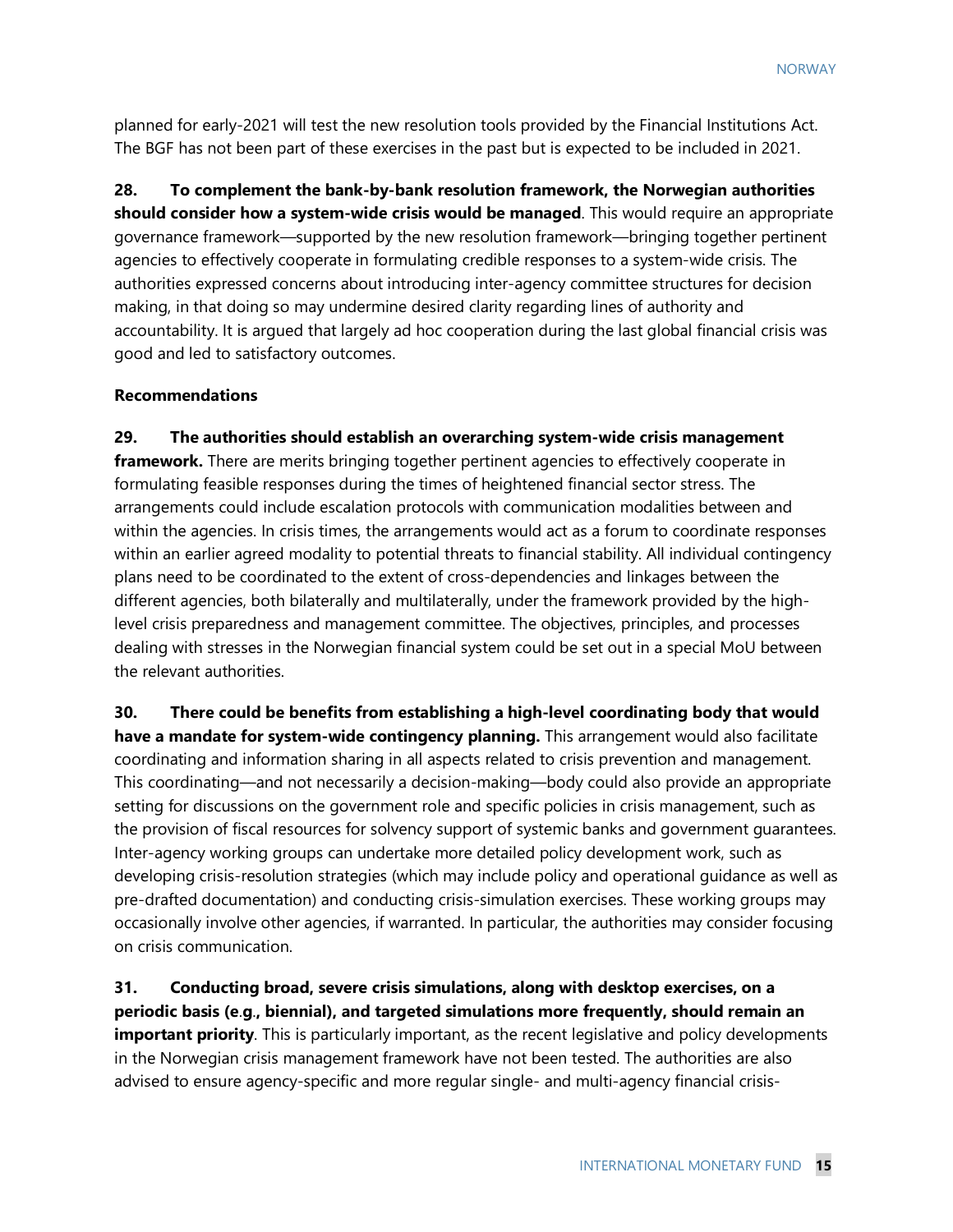simulation exercises. With the strengthened independence from the industry and relatively broad powers, the BGF should be also invited to be part of the crisis-simulation exercises.

# **EARLY INTERVENTION ARRANGEMENTS**

## **A. Recovery and Resolution Planning**

**32. Recovery plans identify options to restore financial strength and viability when a firm comes under severe stress**. Credible options to cope with a wide range of scenarios include both idiosyncratic and market-wide stress scenarios that address capital shortfalls and liquidity pressures, and processes to ensure timely implementation of recovery options in a range of stress situations. One of the essential elements of recovery plans is that they should define clear backstops and escalation procedures, identifying the criteria (both quantitative and qualitative) that would trigger implementation of the plan (or individual measures in the plan) by the banking group. Such triggers should be designed to prevent undue delays in the implementation of recovery measures.

**33. The introduction of formal recovery planning requirements was one of the most relevant improvements brought about by the amended Financial Institutions Act**. The act requires recovery plans to: (i) contemplate various situations involving serious macroeconomic and financial disruptions that may affect the institution; (ii) include several models for the application of tools to restore the institution's financial position, and criteria and procedures that ensure that the measures can be implemented in a timely manner; (iv) include an analysis of how and when the institution may avail itself of central bank facilities and identify those assets which would qualify as collateral; (v) not assume any access to or receipt of public financial support; and (vi) be updated annually, or more frequently if required by the FSA.

**34. All banks operating in Norway, including the subsidiaries of foreign banks, are required to have in place a recovery plan**. Recovery plans are mandatory for banks, credit institutions (including mortgage companies), financial holding companies, parent companies of financial groups, and financial service companies that are part of a financial group. Also, some investment firms (with certain licenses) are obliged to have recovery plans. In addition to recovery plans, the institutions are obliged to have in place other contingency plans, such as liquidity contingency plans and contingency plans covering IT, payments, and settlements. The financial institution is required to create and keep their recovery plan up to date. If the FSA finds the plan insufficient, it requires the institution to revise the plan. The banks' recovery plans have significantly evolved and improved over the recent years based on the guidance provided by the European/Norwegian authorities, as well as via iterative processes with the banks. The responsibility for evaluating institutions' recovery plans lies with the FSA's Banking Supervision Section.

**35. However, for insignificant subsidiaries an individual recovery plan may not be required by the FSA.** If a foreign entity is considered insignificant and it is sufficiently covered by the group recovery plan, in line with the EBA recommendation on the coverage of entities in group recovery plans. There are currently only two subsidiaries of foreign banks operating in Norway. The FSA has not assessed whether these institutions have critical functions and has not required individual plans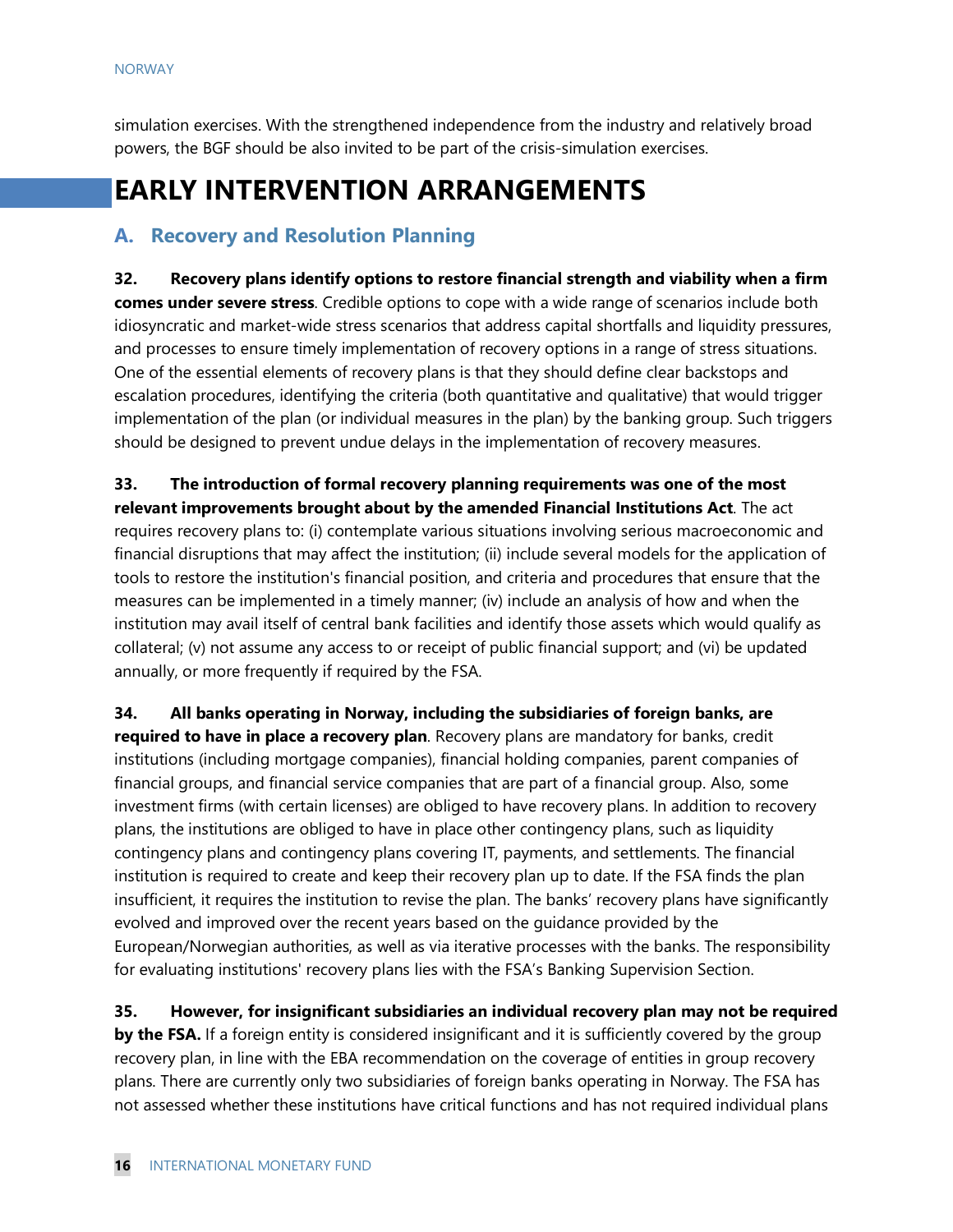for either of these subsidiaries but has communicated that they will consider the need for individual plans every year, and that such plans will be required, if deemed necessary. Later, when the critical functions of the subsidiaries of foreign banking groups operating in Norway will be defined, the FSA will take this assessment into consideration and require individual recovery plans if deemed necessary (nevertheless, it can be presumed that the largest subsidiary will be considered having critical functions). The FSA is part of supervisory colleges of these firms and participates in the assessment of the group recovery plans and the joint decision process.

**36. The FSA participates in all supervisory colleges of foreign banks' branches operating in**  Norway.<sup>[16](#page-17-0)</sup> Since the branches are not stand-alone corporate entities, they are not required to have individual recovery plans. However, the FSA participates in the assessment of group recovery plans through the supervisory colleges, ensuring that the Norwegian branches of foreign entities are adequately covered in the group recovery plan.<sup>[17](#page-17-1)</sup> The FSA has developed internal assessment criteria for assessing the group recovery plans' coverage of activities in Norway, and has been active in a number of cases in requesting to re-classify certain functions of foreign branches in Norway as critical. Later, when the resolution authority will define critical functions of the branches operating in Norway, the internal templates, which are identical for recovery and resolution planning, will be updated accordingly, based on the results of resolution planning. The FSA has prepared standardized modules for recovery plans for small and large domestic institutions, and for significant foreign branches.

**37. Norway has also made progress in developing detailed technical requirements for recovery planning for the banking industry.** The recovery plans have been extended gradually from large to medium-sized and to smaller banks. The FSA published its guidelines on bank recovery planning in 2019, specifying recovery plan requirements, including content and scope, as well as the FSA's expectations of the companies 'recovery plans in the light of the proportionality principle.<sup>[18](#page-17-2)</sup> The requirements take into account EBA guidelines, recommendations, and comparative reports, as well as relevant legislation.<sup>[19](#page-17-3)</sup> The FSA has, according to EBA Regulatory Technical Standards (RTS), imposed simplified obligations on recovery planning for small and non-complex institutions.

<span id="page-17-0"></span><sup>&</sup>lt;sup>16</sup> Some small foreign banks who have branches in Norway do not have supervisory colleges.

<span id="page-17-1"></span><sup>&</sup>lt;sup>17</sup> The FSA has participated in the colleges' recovery plan assessment for the largest foreign branches and subsidiaries (Danske Bank, Nordea, Handelsbanken, and Santander Consumer Bank) for several years, providing feedback to the colleges. Includes participation at college workshops, college meetings where the recovery plan is presented by the banking group, the colleges' discussion on the recovery plan, as well as three rounds of written feedback on colleges' assessment and the final joint decision.

<span id="page-17-2"></span> $18$  Circular 10/2019. The circular summarizes and elaborates on FSA's requirements for recovery plans, including content and scope, as well as the FSA's expectations of the companies 'recovery plans in the light of proportionality principle (FIA, Section 20-7).

<span id="page-17-3"></span><sup>19</sup> Including EBA/RTS/2016/1075.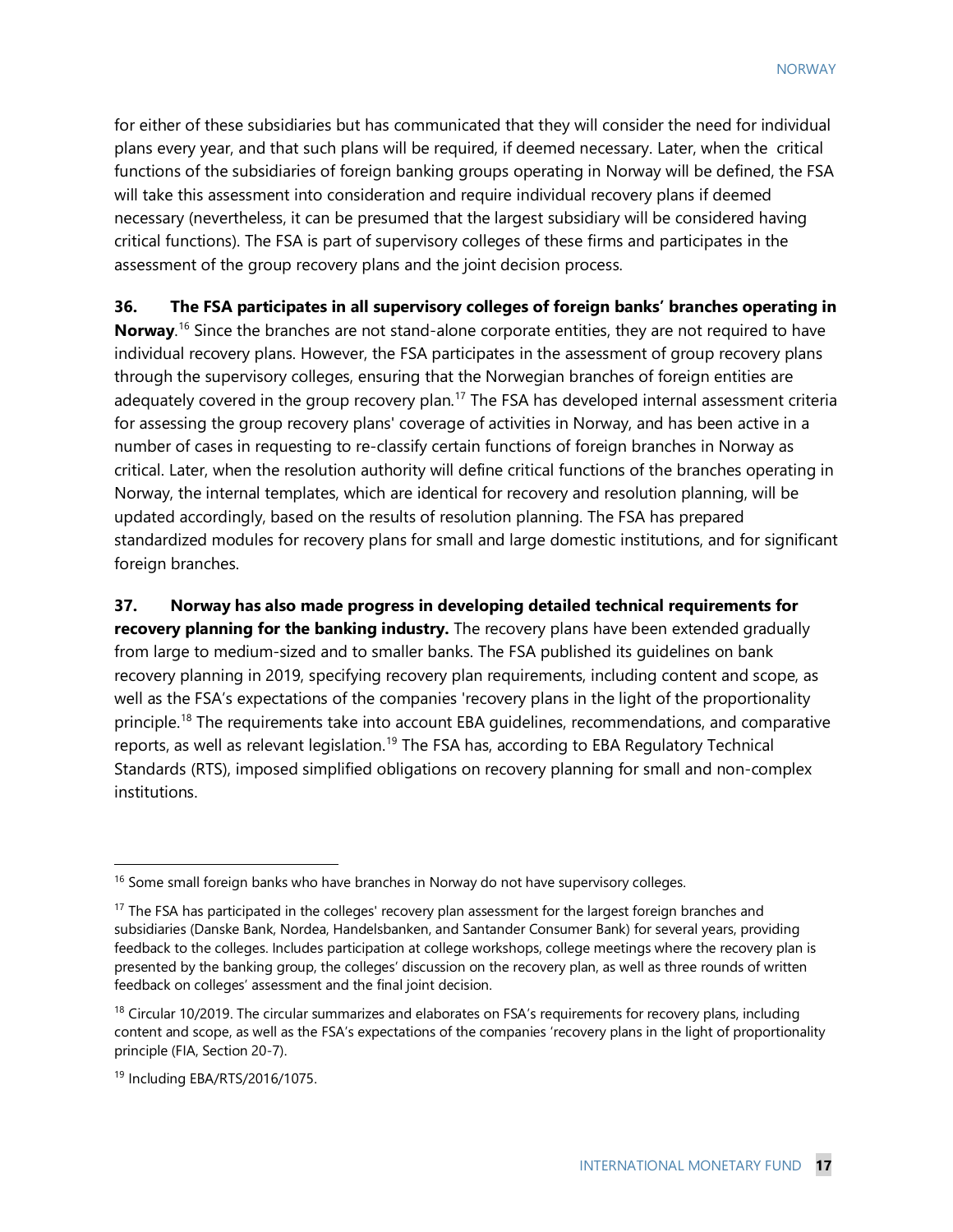**38. In 2019, the FSA assessed nine of the largest banking group recovery plans (in addition to the recovery plans of foreign branches and subsidiaries).** Written feedback was provided in several cases. For the largest systemically important institution in Norway (DnB), the FSA has performed annual in-debt assessment of the group recovery plan since [20](#page-18-0)13.<sup>20</sup> The FSA has, for the last two years, required the group to perform dry-run exercises to test the group recovery plan. All available recovery plans have to use multiple recovery scenarios, including at least one neardefault scenario. While the FSA requires the institutions to apply a reverse stress scenario when estimating the overall recovery capacity as part of its guidelines for generating near-default scenarios, not all banks have carried it out yet.

**39. Some banks are starting to embed operational testing practices into their risk management frameworks and test recovery plans**. The FSA has recently required all institutions (including the institutions eligible for simplified obligations) to test the recovery plan through simulation exercises on a regular basis before updating the recovery plan. The yearly tests should focus on different aspects of the recovery plans (communication, etc.). The FSA will, when assessing recovery plans, receive the report on simulation exercises along with the recovery plan. So far, only a few recovery plans have been tested by using simulation exercises as the relevant regulation; Circular 10/2019 was issued only last year.

**40. The recent changes in the recovery and resolution framework provide the FSA with powers to pre-position the supervised institutions in order to improve their resolvability**. The resolvability assessment is made at the same time as and for the purposes of the drawing up and updating the resolution plan. If the FSA finds that there are substantive impediments to an institution's resolvability, the institution should propose measures to address or remove the impediments. Resolvability is also assessed by the FSA as part of the recovery plan assessment, with written feedback to the institution. The FSA has outlined the requirements for each institution to evaluate "actual and potential obstacles" for implementing recovery options. The institution is obliged to assess both internal and external interconnectedness, as well as any financial, legal, and operational impediments for effectuating the recovery options, and relevant measures to mitigate the obstacles.

**41. If the measures taken by a bank are not considered sufficient, the FSA may require the institution to address the shortcomings**. The FSA may direct the bank to: (i) to examine the need to establish or revise any intragroup financing agreements, or draw up service agreements, whether intra-group or with third parties, to cover the provision of the institution's critical functions; (ii) to

<span id="page-18-0"></span><sup>&</sup>lt;sup>20</sup> The DNB Group recovery plan covers the whole group, including DNB Livsforsikring AS, which is the insurance leg of the conglomerate. The group has set out one recovery indicator covering the solvency ratio for the insurance company. The groups' analysis and assessments also cover the insurance company, where relevant, and the group has analysed internal interconnections between the bank and the insurance company. FSA's insurance experts are involved in the assessment of the DNB group recovery plan, however, the assessment covering the life-insurance leg of the group is expected be more enhanced when the relevant legislation is in place for insurance companies.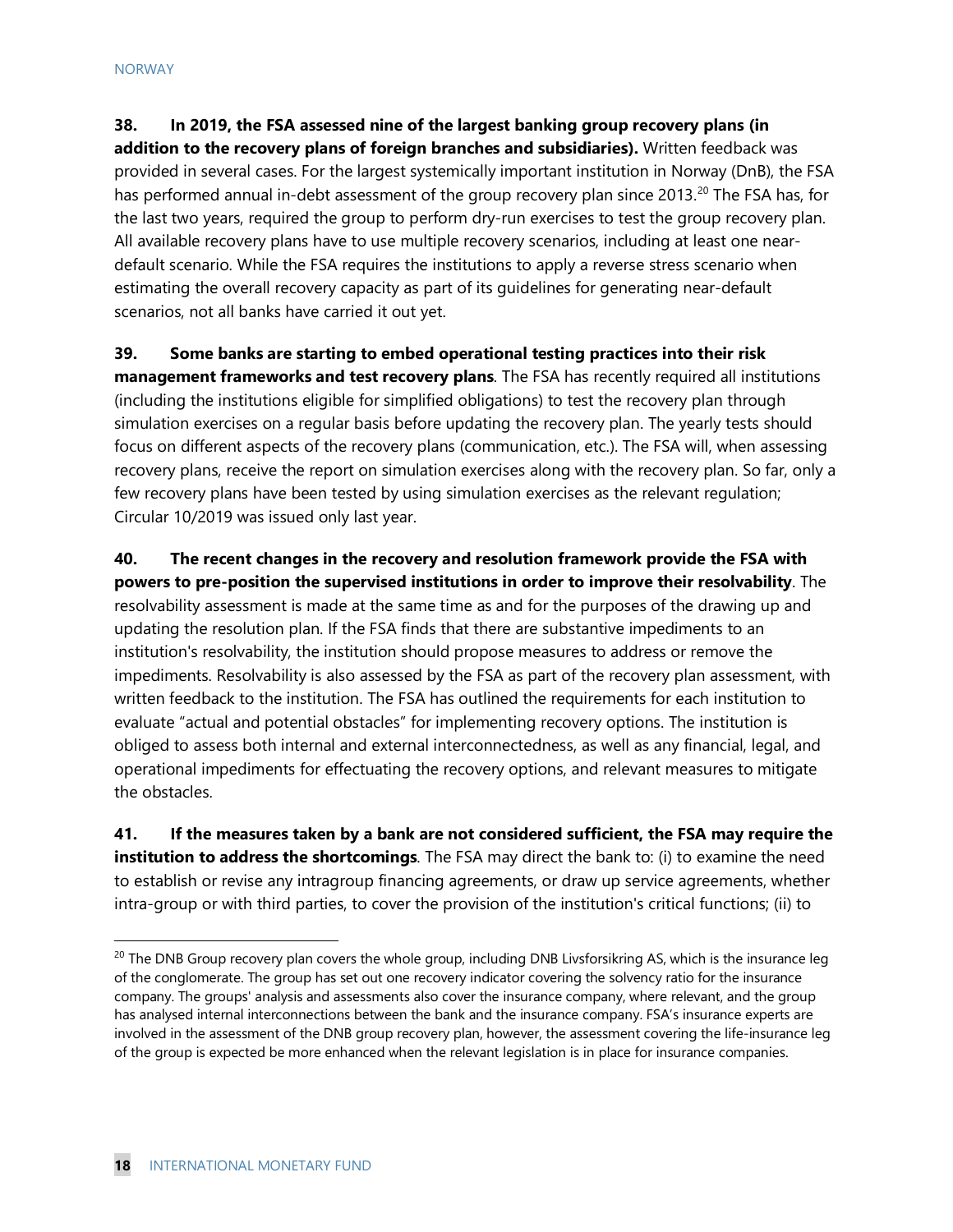limit its maximum individual and aggregate exposures; (iii) to divest specific assets; (iv) to limit or cease specific existing or planned activities; (v) to restrict or refrain from the development of new or existing business lines or sale of new or existing products; (vi) to simplify the structure of the institution or the group in order to ensure that critical functions can be legally and operationally separated from other functions through the application of the resolution tools; and (vii) where the institution is part of a mixed group, to set up a separate holding company for the institution, if this is necessary in order to facilitate the resolution of the institution without adverse effects on the nonfinancial part of the group, and other measures as outlined in Financial Institutions Act.<sup>[21](#page-19-0)</sup>

#### **Resolution Plans**

**42. The purpose of a resolution plan is to determine an institution's critical functions to identify and address any impediments to its resolvability, and to prepare for its possible resolution**. A resolution plan is a comprehensive document that details the characteristics of an institution and describes the preferred resolution strategy for that institution, including which resolution tools to apply. It concludes with a resolvability assessment of the institution. The purpose of this assessment is to identify and address any impediments to the resolution of the institution, and to set its "minimum requirement for own funds and eligible liabilities" (MREL) to ensure that it has a sufficient level of loss-absorbing capacity in place. The loss-absorbing capacity of the institution is the current amount and composition of its own funds and eligible liabilities that can absorb losses or that can be used to recapitalize the institution.

**43. The FSA has developed resolution plans for eight of the country's largest banks and is currently developing plans for seven more**. A resolvability assessment will be included in each of the banks' plans. The responsibility for drawing up resolution plans lies with the FSA's Licensing and Crisis Management Section. The resolution planning is inter alia, based on EU regulation (EU) 2018/1624 and is focusing on preferred resolution strategy, MREL requirements, and assessment of IT systems, critical financial market infrastructures, as well as internal external interconnectedness and other factors. The FSA is also working on communication plans in the context of each individual resolution strategy. The resolution plans have to be updated annually, and after any change to the institution that necessitates a change to the resolution plan. The FSA is considering delegating the preparation of resolution plans for smaller banks to the BGF.

**44. The resolution plan for banking groups should be based either on resolution action at the parent-company level, based on the group as a single entity, or at the level of individual legal entities**. The FSA considers single-point-of-entry resolution strategies more optimal in the Norwegian context. The FSA has yet to make any such determination as regards foreign subsidiaries.

**45.** The targets for MREL are included in banks' resolution plans.<sup>[22](#page-19-1)</sup> Norway has adopted the MREL rules as part of the wider BRRD, which aims to shift the cost of bank failure from taxpayers to

<span id="page-19-0"></span><sup>21</sup> Section 20-6 (3).

<span id="page-19-1"></span><sup>22</sup> FIA, Section 20-9.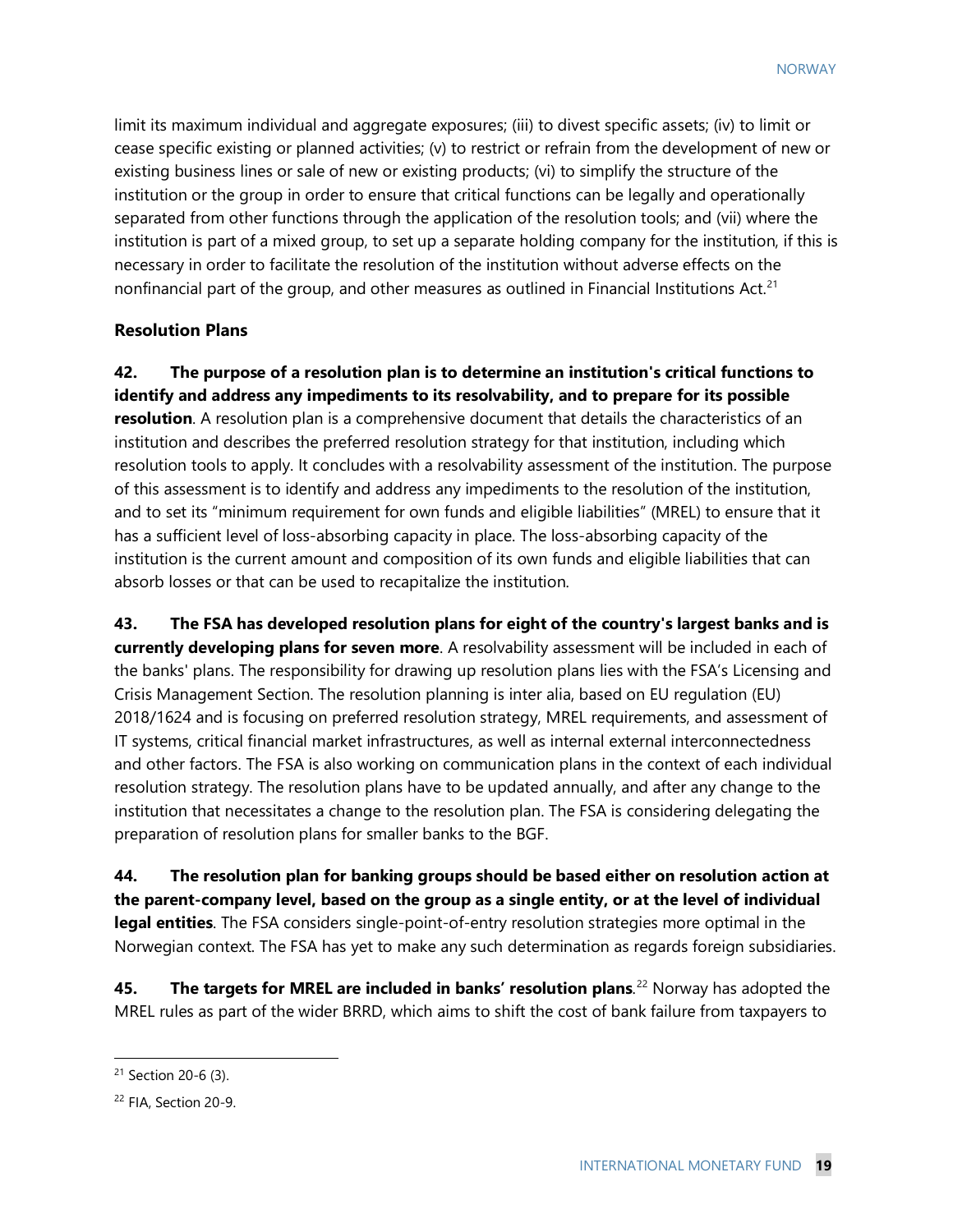creditors and implies a lower probability of government support. So far, nine of the largest banking groups have received advanced notice for their MREL requirements; six groups will receive their targets in 2020. The plans for complying with MREL requirements should be submitted by the first group of institutions by 1Q 2020. Most banks that have received their MREL target fulfil the total MREL requirement. The MREL full subordination requirements—the replacement of senior unsecured bonds and certificates with senior nonpreferred senior debt—have to be reached by end-2022 (with an option to extend the deadline).<sup>[23](#page-20-0)</sup> So far, no such instruments have been issued by the Norwegian banks.<sup>[24,](#page-20-1)[25](#page-20-2)</sup> Retail client exposure to existing senior bank bonds has not been considered a substantial risk in Norway. Nevertheless, legal limitations will come into force at a later stage, as the BRRD2 includes provisions to severely limit the risk of issuance of bail-in-able instruments toward retail clients.

**46. The DNB is the only domestic Norwegian bank with a resolution college.** For crossborder banks domiciled in Norway, the FSA's assessment and follow-up of the resolution plan for the group shall be undertaken in consultation with the resolution authority of another EEA member state when the group has a subsidiary in that state.<sup>[26](#page-20-3)</sup> In case the group has a branch with significant activities established in another EEA member state, the FSA shall consult the resolution authority of that state. The resolution college for the DNB, the largest banking group domiciled in Norway, has agreed on a joint decision on the group resolution plan and resolvability assessment. The DNB resolution plan has approved by the MoF in December 2019. Furthermore, the FSA has communicated the MREL requirements for the bank in line with the joint decision of the college.

#### **Recommendations**

**47. The work on resolution planning should be accelerated, particularly for large- and medium-sized banks**. The cooperation between the units responsible for recovery planning and resolution planning is important, and the recovery and resolution planning should form part of an

<span id="page-20-0"></span><sup>&</sup>lt;sup>23</sup> In light of the Corona virus pandemic, the deadline for fulfilling the subordination requirement has been postponed to 1 January 2024. This will be reflected in the individual decisions for each bank when they are updated by year end 2020.

<span id="page-20-1"></span><sup>&</sup>lt;sup>24</sup> Norway, unlike Sweden, does not have a "liabilities proportion principle," which mandates that institutions hold an amount equal to the recapitalization amount in subordinated debt instruments. Banks fulfilling the MREL recapitalization amount exclusively with own funds is, nevertheless, considered unlikely.

<span id="page-20-2"></span><sup>&</sup>lt;sup>25</sup> According to Moody's, Norway's largest savings banks will need to issue approximately NOK 200 billion of nonpreferred senior debt over the next five years to cover their minimum requirements of MREL. The amount of subordinated debt that the largest rated savings Norwegian banks will need to issue equates to about two-thirds of the banking system's debt, which will mature by end-December 2022.

<span id="page-20-3"></span><sup>&</sup>lt;sup>26</sup> The FSA is a participant in six resolution colleges in other EEA Member States and the Banking Union: Swedbank, Skandinaviska Enskilda Banken (SEB), Handelsbanken, Danske Bank, Nordea, and Santander Consumer Bank. The Swedish and Danish resolution authorities have shared the resolution plans with FSA. Regretfully, the Norwegian authorities were restricted to formally join the resolution Boards run by the SRB, since the BRRD was not incorporated into the EEA framework. The FSA expects the issue to be resolved going forward.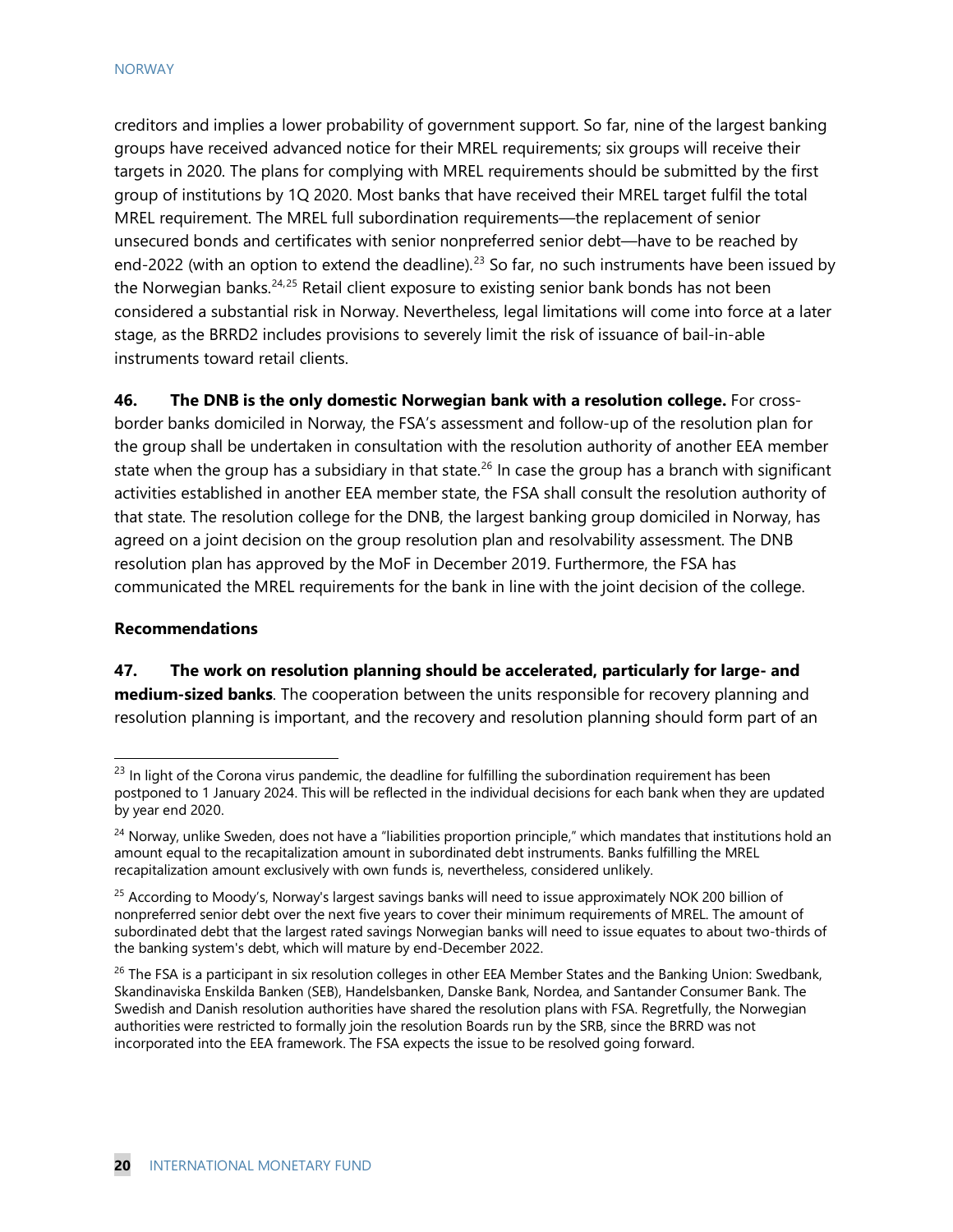iterative process by which resolvability assessments can inform resolution plans and test their feasibility. The authorities may consider introducing template for crucial first-hand resolution data, which should be delivered by the banks under a short period (preferably within a day), with subsequent testing requirements. The simulation exercises must be evaluated, documented, and approved by the Board of Directors.

**48. The build-up of MREL is of high priority**. More conceptual and legal work is also needed for the practical execution of the bail-in tool, given that the large majority of MREL (subordinated) instruments could be held by foreign investors.<sup>[27](#page-21-0)</sup> With regard to systemic firms, further efforts are needed to ensure the operational readiness to rapidly execute recovery and resolution measures; some of which the authorities are already working on. The option to extend the deadline for subordination purposes should be used sparingly.

# **B. Early Intervention and Prompt Corrective Action**

**49. Early identification of problem institutions and prompt remedial action is essential to reduce moral hazard and prevent the application of more intrusive resolution measures.** The latter will always have the potential to be costly and to destabilize the financial system. An overall legal framework for dealing with problem banks would benefit from a logical progression of increasingly stringent and intrusive powers to deal with problems of increasing severity (from relatively minor issues of noncompliance to near-insolvency, or insolvency and liquidation).

**50. Supervisory interventions can take place under either regular supervisory frameworks or formal intervention regimes**. In the latter case, the supervisor's actions are based on explicit legal and regulatory frameworks that specify the triggers for intervention and the set of measures to be used when such triggers are hit. Also, formal intervention powers generally go beyond those available under the regular regime and can be more intrusive and far-reaching. For example, they may empower supervisors to remove and replace senior managers and/or Board members. While discretionary powers generally allow for the removal of individuals based on "fit-and-proper" considerations, the ability to remove the entire senior management and/or the entire Board of Directors of a weak bank is generally only available under formal intervention powers, subject to specific conditions.<sup>[28](#page-21-1)</sup>

# **51. If a bank's financial situation deteriorates, the FSA would strengthen the monitoring of the institution and require necessary information, including enhanced reporting.** [29](#page-21-2) The FSA

has, for example, introduced daily reporting on liquidity and daily management calls. Communication with the executive management and Board of Directors is enhanced, and both onsite and offsite activities are strengthened. When the institution breaches a recovery indicator (benchmark), it is obliged to report the breach. The FSA has communicated to the institutions that

<span id="page-21-0"></span><sup>&</sup>lt;sup>27</sup> While there is no data available for Norway, the non-residents hold more the 90 percent of MREL in Denmark.

<span id="page-21-1"></span><sup>&</sup>lt;sup>28</sup> See also ["Early intervention regimes for weak banks.](https://www.bis.org/fsi/publ/insights6.pdf)" Jean-Philippe Svoronos. FSI Insights on policy implementation; No. 6, April 2018.

<span id="page-21-2"></span><sup>&</sup>lt;sup>29</sup> See also Norway 2020 FSAP Technical Note on Banking Regulation and Supervision.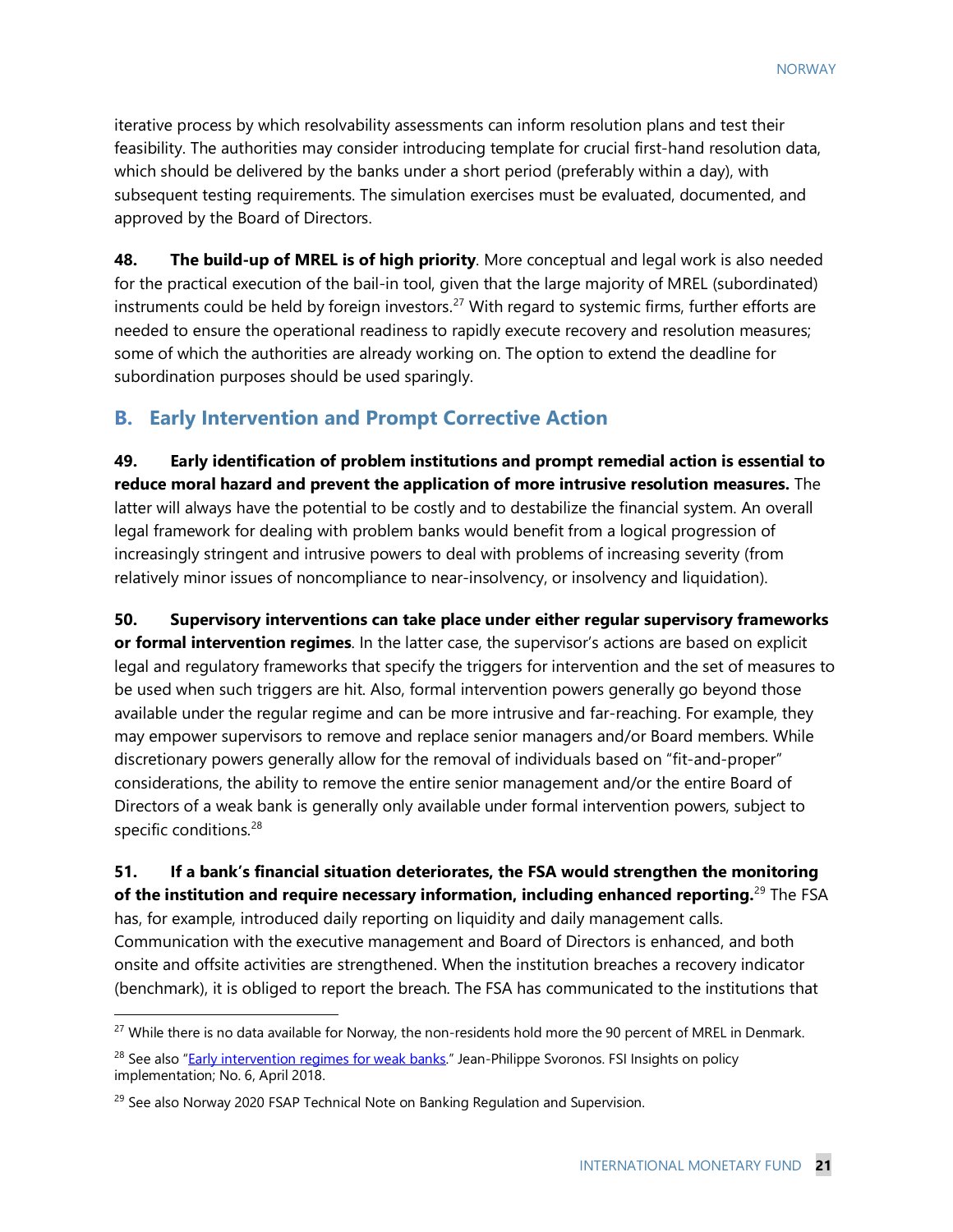recovery indicators shall be calibrated at a level allowing the institution to act in due time before it would apply early intervention measures. Thus, most of the institutions have a conservative approach to the calibration of its recovery indicators. When assessing recovery plans, the FSA has made sure that the institutions have adequate procedures for watching, reporting, and escalating breaches on recovery indicators, and that such indicators are part of the overall risk appetite framework, linked closely to the institutions own early warning system.

**52. The prudential framework in Norway provides the FSA with a range of powers to take discretionary actions.** These actions are based on the perceived risk profile of the bank, and the nature and severity of the identified problems. While parts of the early intervention toolkit are covered under the supervisory measures (in the Financial Supervision Act and the Financial Institutions Act, Section 14-6 (3)), the more intrusive ones are listed in FIA Chapter 20 (20-11 to 20-14). The Financial Supervision Act provides the FSA with powers to require banks to enact changes in internal controls, maintain a higher capital ratio than the minimum requirement, reduce credit risk to particular customers, rectify matters due to the failure of the institution's bodies in discharging their duties, or correct any inappropriate bank investments or activities. The sections in the FIA related to supervisory early interventions provide the FSA with powers to require banks to change their organization and management, curtail or change their business and reduce their risks, change their remuneration policies, and limit dividend payout policies for breaching solvency requirements (see Section 14-6 (3)).<sup>[30](#page-22-0)</sup> While these tools do not seem to require coordination with the MoF, or its approval de jure, the practice with systemic institutions may differ (most of these tools have not been used so far, and some of them were only legislated recently by the Financial Institutions Act).

**53.** The more intrusive powers are listed under FIA Chapter 20.<sup>[31](#page-22-1)</sup> These tools include initiating measures in the recovery plan, drawing up an action plan to restore the institution's position, drawing up plans for restructuring of the institution's debt or requiring changes to be made to the composition of the Board of Directors or senior management—which includes appointing a temporary administrator. The provisions also apply to parent companies of financial groups and, in the event, institutions forming part of such group. Before issuing an order, the FSA is obliged to inform the group's supervisory college or resolution college, as well as the MoF, Norges Bank and the BGF. As a last resort, the FSA may—after MoF approval—adopt a decision to write down or convert own funds. If this also proves insufficient, the MoF may adopt resolution or winding up proceedings. [32](#page-22-2)

**54. The FSA has the powers to introduce temporary administrators to the banks**. Where there is significant deterioration in the financial situation of an institution, or where there are serious

<span id="page-22-0"></span><sup>&</sup>lt;sup>30</sup> All FSA supervisory decisions and measures can be subject to review by the MoF if a supervised entity disagrees with the decision of the FSA, they can appeal to the MoF, which can rule in favor or against the decision of the FSA.

<span id="page-22-1"></span><sup>31</sup> FIA, Sections 20-11, 20-12 and 20-14.

<span id="page-22-2"></span><sup>32</sup> FIA, Sections 20-15 and 20-29.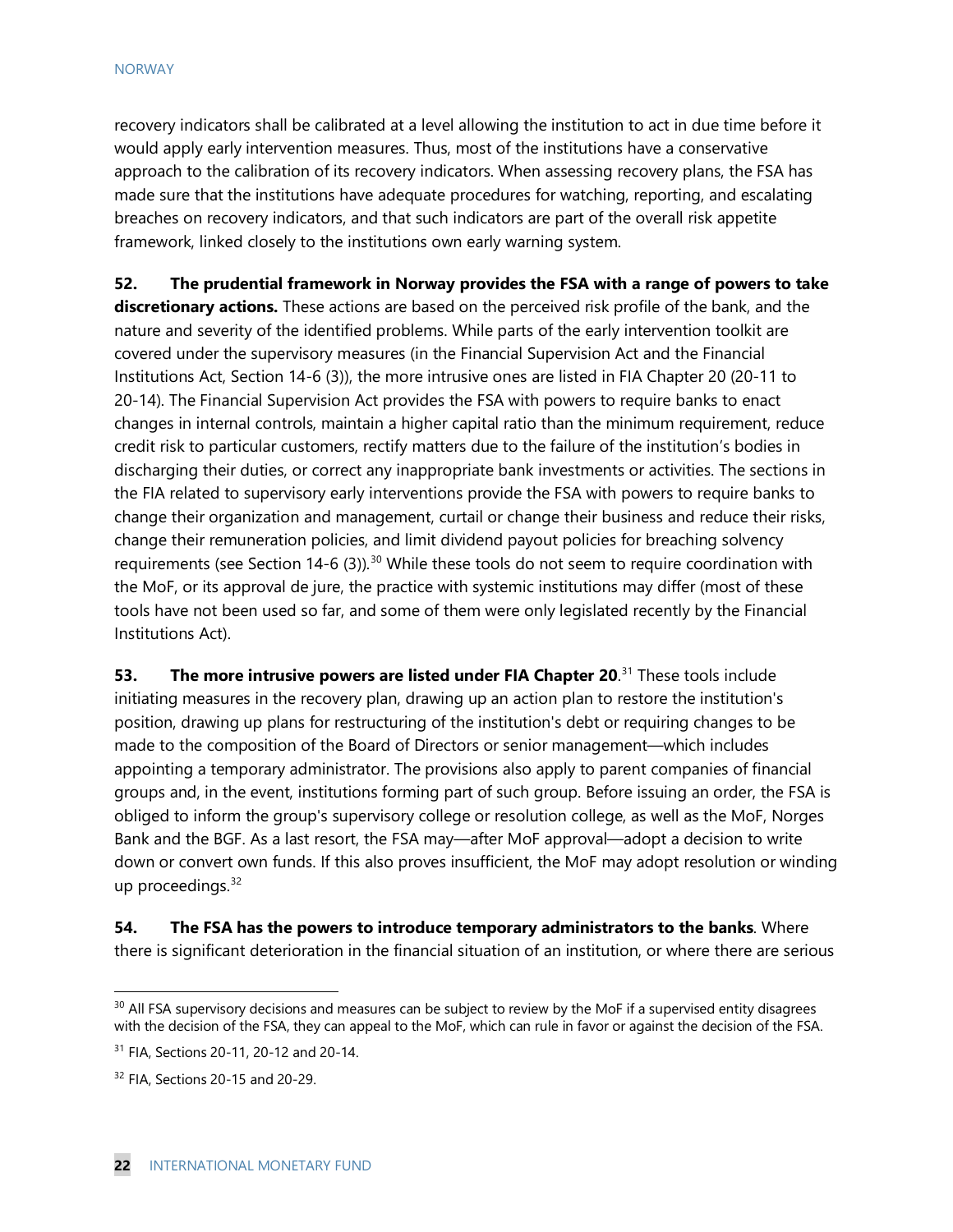infringements of legal requirements and/or serious administrative irregularities, and other measures (Section 20-11) are not considered sufficient to remedy the situation, the FSA may issue an order requiring changes to be made to the composition of the Board of Directors or senior management. If this is considered to be insufficient to rectify the situation, the FSA may appoint a temporary administrator to take charge of the activity of the institution for a period of up to one year, either to replace or to work together with the Board of Directors.<sup>[33](#page-23-0)</sup>

**55. The FSA has the ability to issue directions to subsidiaries of authorized non-operating holding companies (NOHC) and subsidiaries of regulated entities**. The 'catch-all' directs powers to provide the FSA with the flexibility to instruct the institutions about other matters regarding the affairs of the regulated entity, which are not contemplated by the other kinds of general directions listed in the FIA; clarify that FSA may issue directions requiring entities to take specified actions to facilitate resolution, whether in normal times or during crisis; and extend the FSA's ability to issue recapitalization directions to a regulated entity's NOHC.

#### **Recommendations**

**56. The early intervention framework would benefit from further formalization***.* While the FIA provides the FSA with a wide array of early intervention tools, the tools to be used for corrective actions currently at the FSA's disposal are relatively broad, they are not sufficiently sequenced and clear to provide a progressive gradation of sanctions, if previous measures do not lead to recovery (so called escalation framework). In particular, the framework could benefit from more transparency, amounting to less discretion and more predictability in FSA actions. This would help minimize the risk of delays in taking necessary measures if the economic environment were to deteriorate. It would also bring the framework more in line with international best practice. The FSA is in the process of introducing a more comprehensive early warning system based on selected indicators, basically relying on indicators of capital, assets, earnings, and liquidity.

**57. The procedures could offer more specific guidance on when a bank is in a need of early intervention**. The procedures should be updated to specifically address the operational aspects of transition from early intervention framework to more intrusive actions to resolution. The triggers and mechanisms for banks entering from early intervention to resolution, and from resolution to compulsory liquidation procedures, should also have more clarity. The framework should establish explicit triggers for the entry into resolution, i.e., when the FSA deems it impossible to restore a bank's viability with corrective actions. In each stage, there should be indicative actions that the FSA could take if the triggers are breached. In particular, the broad-based early intervention powers in the Financial Supervision Act could be aligned with similar powers in the FIA (which are related only to sanctions in the cases of capital shortfall) and bridged with the early intervention powers in Chapter 20 (on insolvency and resolution).

**58. The FSA has developed an early warning framework which is continuously tested and improved.** The FSA has also established a task force with a mandate to further develop the early

<span id="page-23-0"></span><sup>&</sup>lt;sup>33</sup> FIA, Section 20-12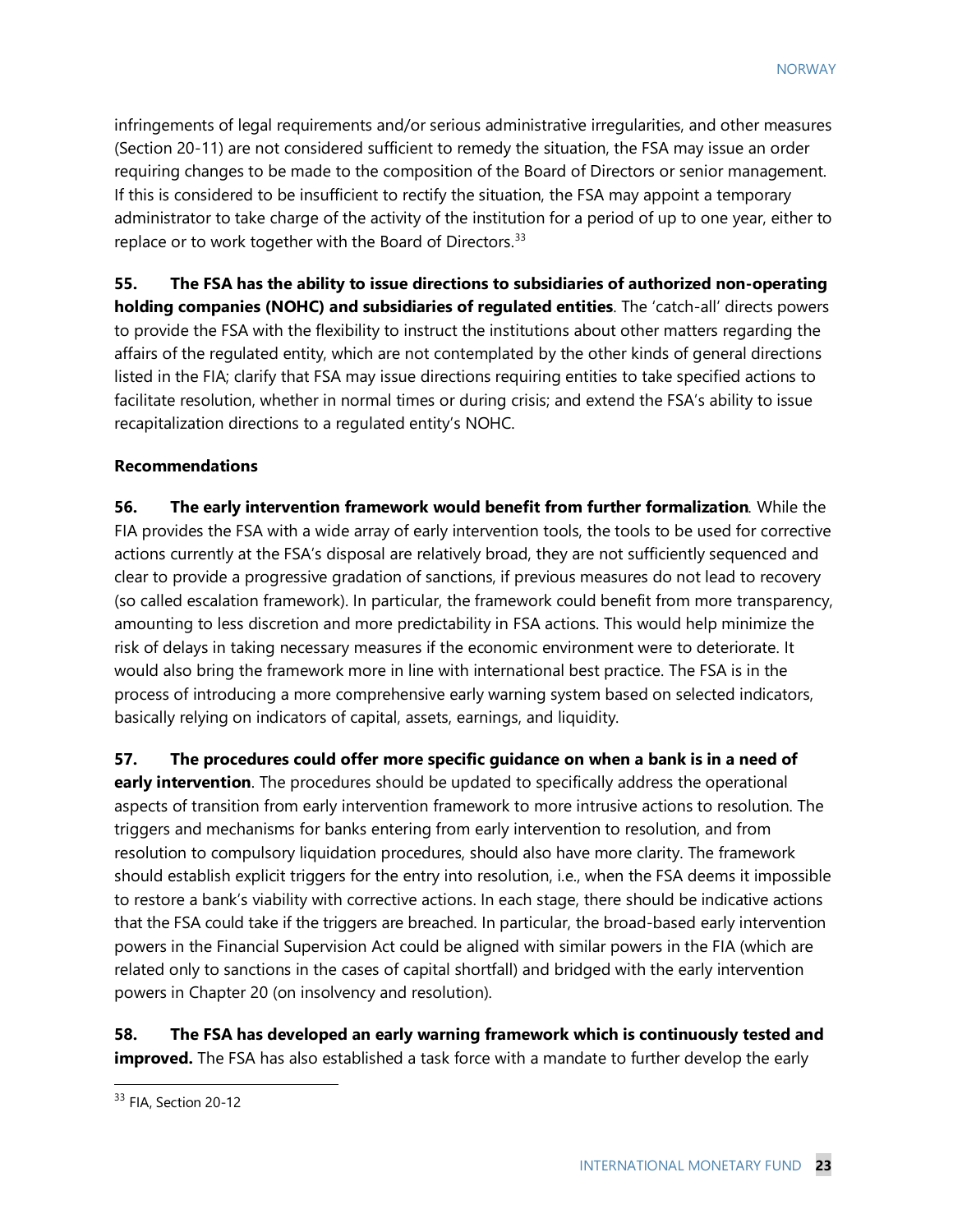intervention framework and procedures. This work will clarify when necessary action must be taken and document the relevant procedures. The FSA intends to comply with the EBA guidelines on early intervention triggers (EBA/GL/2015/03).

**59. The FSA's corrective action and sanctioning powers are limited in some respects**. [34](#page-24-0) The FSA does not have the power to revoke bank licenses, except where this power has been delegated to it by the MoF. All supervisory decisions and corrective measures of the FSA can be appealed in front of the MoF. The FSA also has very limited sanctioning powers. The laws do not provide the FSA with the power to apply fines, except in the case of money laundering. A daily fine can be applied by the MoF (power currently delegated to the FSA) during the period in which the bank is in breach of laws and regulations, but the fine amount is limited and cannot be applied once a bank has rectified its situation.<sup>[35](#page-24-1)</sup>

**60. There is a need to further operationalize the measures for introducing a temporary administrator**. The administrator's tasks and powers, including powers that otherwise rest with the Board of Directors, are specified by the FSA in each case. The FSA has so far not made use of this power and would benefit from adequately preparing for its use. The agency should define in advance the qualifications for special administrators and prepare, as well as regularly update, a list of preapproved potential administrators who meet the qualification criteria. The legislation should be amended to clarify that the cost of special administration is borne by the institution under administration.

# **C. Emergency Liquidity Assistance**

**61. The Norges Bank Act provides the central bank with a sound legal basis to perform its lender-of-last-resort (LOLR) function**.<sup>[36](#page-24-2)</sup> Norges Bank can provide liquidity support in domestic and foreign currency. Eligible institutions include both banks and nonbank financial institutions. Norges Bank has published concrete guidelines for applying for ELA ("credit on special terms"). These guidelines specify in detail the information to be provided by the requesting institution, including information on profit and loss and capital adequacy calculations, forecasts on income and capital adequacy, a plan for recapitalization of the bank, liquidity reports, liquidity buffers, information on funding, mark-to-market values of securities portfolios and off-balance sheet portfolios, and impairment of loans and other claims.

## **62. Norges Bank provides ELA only to domestic financial institutions and subsidiaries of foreign institutions**. In contrast, Norges Bank explicitly indicates that a foreign bank branch will not

<span id="page-24-0"></span><sup>&</sup>lt;sup>34</sup> See also FSAP Technical Note on Banking Regulation and Supervision (February 2020).

<span id="page-24-1"></span><sup>&</sup>lt;sup>35</sup> The BRRD stipulates that Member States should be required to provide for administrative sanctions and other administrative measures which are effective, proportionate and dissuasive.

<span id="page-24-2"></span><sup>&</sup>lt;sup>36</sup> The Chapter refers 2020 Norway FSAP Technical Note on Systemic Liquidity which has a more extensive coverage of ELA provisions.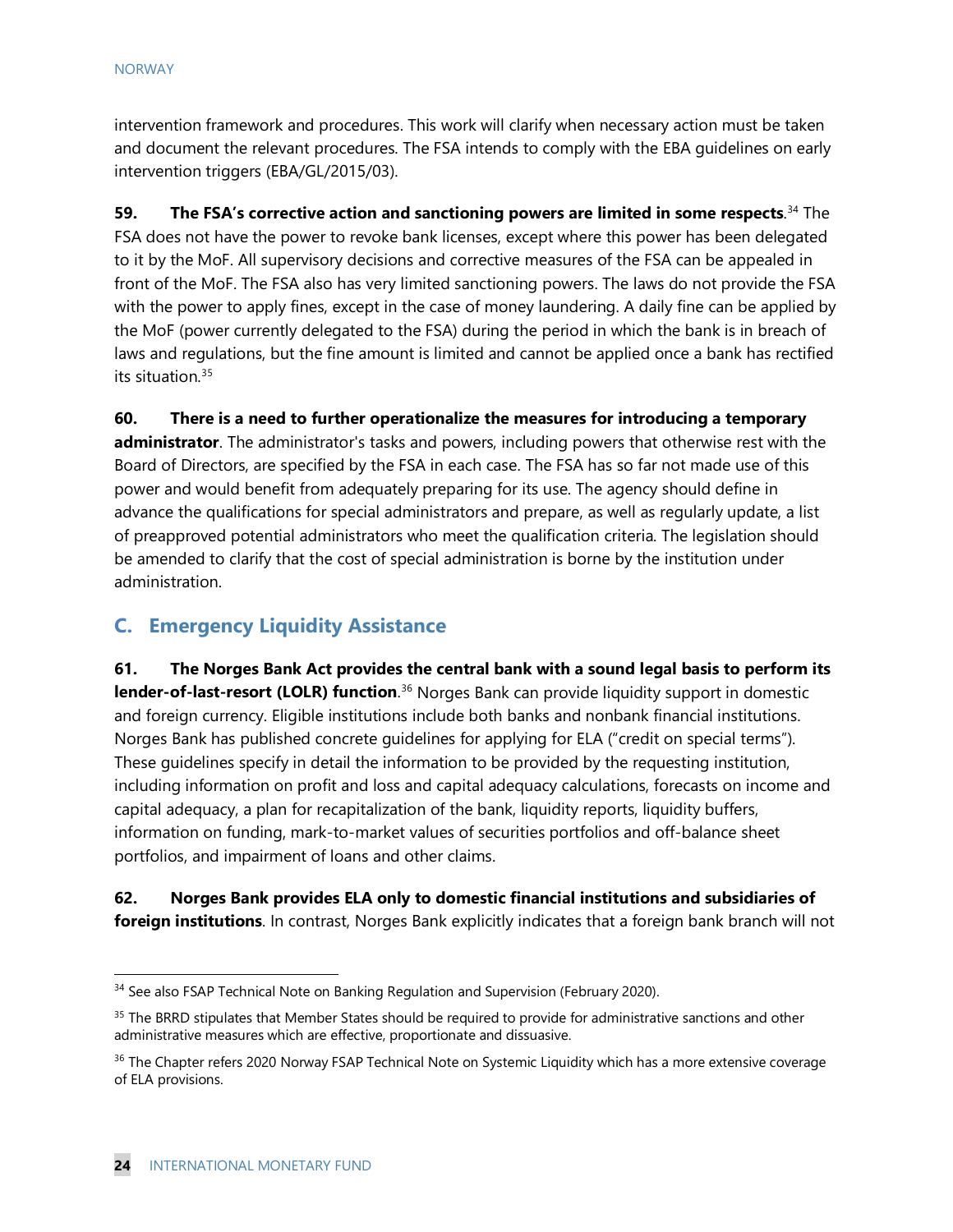be considered eligible for ELA. An MoU between the Nordic-Baltic countries' central banks $37$ specifies that an ELA request should be submitted to the home central bank (i.e., the central bank in which the requesting bank is domiciled). The MoU also clarifies that if a bank requesting ELA has a branch in another Nordic-Baltic jurisdiction, the branch's host-country central bank "will strive to assist." In the 2019 Nordic-Baltic crisis-simulation exercise (see also Chapter on Cross-Border Cooperation), Norges Bank simulated a decision to provide Norwegian kroner in a swap arrangement with a regional peer central bank, for the latter to provide ELA in Norwegian kroner to a large foreign bank with a branch in Norway that was considered systemically important for the Norwegian financial system.

**63. Norges Bank follows clear procedures before ELA is offered.** Norges Bank has in place an internal framework that outlines roles, responsibilities, and procedures for the assessment and provision, including carrying out an assessment of the solvency of a bank before making a decision to extend ELA. Its guidelines on providing ELA specify in detail the information to be provided by the requesting institution (including information on profit and loss and capital adequacy calculations, forecasts on income, and capital adequacy, etc.) Norges Bank also consults with the FSA on the solvency of the requesting bank prior to providing ELA.

### **Recommendations**

**64. The information exchange between Norges Bank and the FSA prior to and after activating the ELA facility could be enhanced**. Since it is critical for the banks and the FSA to provide Norges Bank with granular data (e.g., on collateral, provisioning and forward-looking solvency assessments) for assessing banks' eligibility to receive ELA, a pre-arranged template for banks' data and information could ensure additional security for taking an informed decision on bank solvency. By the same token, since ELA would take the receiving bank beyond its recovery plan triggers, the FSA (including its Resolution Unit) should be closely involved in assessing bank's plans to restore its liquidity position and monitoring its progress. It would be also advisable for Norges Bank, in conjunction with the FSA and the MoF, to run a simulation test, including the processes for obtaining legal clarity on non-standard collateral based on the Financial Collateral Act and providing a government indemnity, if deemed necessary, to assure that ELA is disposed on a timely basis.

**65. Norges Bank should continue refine modalities to ensure that steps can be taken quickly to provide liquidity support in foreign currencies in case of a severe financial crisis**. For more significant stress scenarios, where the home central bank is not in a position to provide ELA (such as the case with Kaupthing Bank in 2008), the authorities should be ready to provide liquidity—operationally and legally—to foreign bank branches considered systemically important

<span id="page-25-0"></span><sup>&</sup>lt;sup>37</sup> See "Memorandum of Understanding on Cooperation regarding Banks with Cross-Border Establishments between the Central Banks of Denmark, Estonia, Finland, Iceland, Latvia, Lithuania, Norway, and Sweden," December 2016. (see its section 5.4 (a)).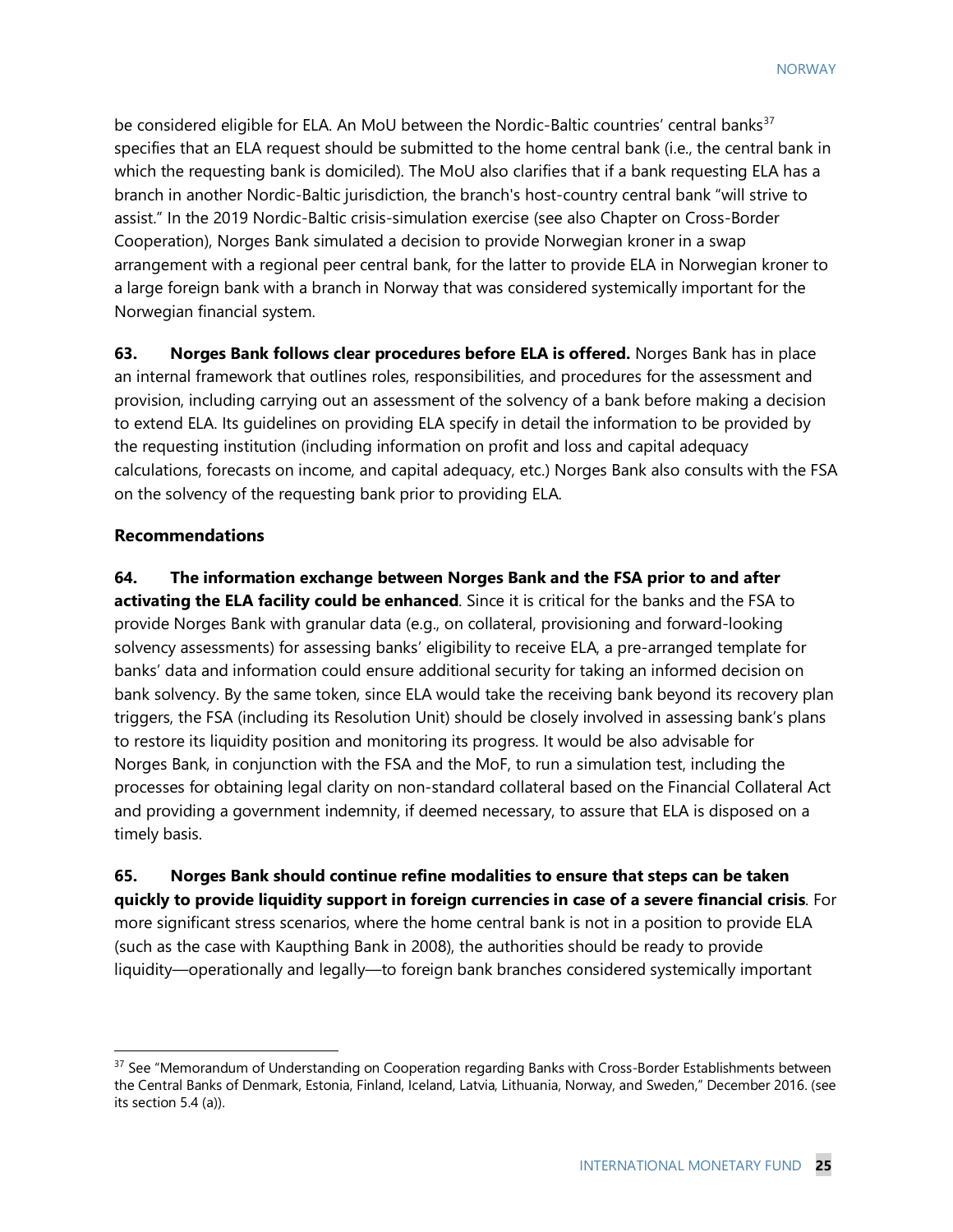during the crisis, either (immediately) before or after resolution decisions regarding the branch has been made.

# **BANK RESOLUTION**

**66. Norway has transposed into its law the BRRD's principal resolution tools and the optional government financial stabilization tools**. The tools are complemented by other powers, such as the authority to appoint a special administrator and the imposition of stays on rights to terminate contracts or execute collateral. The BRRD acknowledges that existing national insolvency regimes would remain applicable as an alternative to resolution and/or alongside resolution (for example, where residual parts of a firm will be wound down) and requires that resolution authorities have the ability to pre-empt insolvency proceedings. Broadly speaking, the resolution framework introduced by the BRRD is consistent with the FSB KA. However, the MoF's consent would be required if the resolution authority (FSA) were to initiate resolution.

**67. The Financial Institutions Act provides the authorities with a number of resolution options**. The Norwegian authorities can: (a) complete or partially transfer the business of the institution to another institution; (b) complete or partially transfer the business of the institution to a bridge institution; (c) transfer assets and liabilities to an asset management vehicle, and (d) bail-in. The winding up of a bank would, insofar as appropriate, be conducted in accordance with the Debt Settlement Proceedings and Bankruptcy Act. Under the Norwegian resolution strategy, the failed institution's losses would be absorbed through write-down of relevant capital instruments and, if necessary, a bail-in. The resolution decision should be adopted by the MoF after receiving a notification from the FSA, along with a valuation of the failing institution's assets and liabilities

**68. If a bank is failing or is likely to fail in the near future, the institution shall notify the FSA accordingly.**<sup>[38](#page-26-0)</sup> Subsequently, the FSA shall notify the MoF if it considers that there is no reasonable prospect of rectifying the situation through any private-sector action or early intervention measures. The notification has to contain an assessment of whether the institution should be wound up under public administration or whether there is a public interest in placing the institution under resolution.<sup>[39](#page-26-1)</sup> Also, the FSA will have to immediately ensure that a valuation of the institution's assets and liabilities is carried out. With the MoF's consent, the FSA will then adopt, on the basis of its valuation, a decision to write down or convert own funds in accordance with rules governing priority under competition law.

**69. In case the public interest does not call for the application of resolution tools, the MoF will adopt a decision to wind up an institution under public administration***.* The institution's former bodies (Board of Directors and the general meetings of shareholders) become inoperative and the administration Board assumes the authority vested in those bodies. As regards the settlement and winding up of the estate, the rules of the Debt Settlement Proceedings and

<span id="page-26-0"></span><sup>&</sup>lt;sup>38</sup> See BRRD Article 32.4 and FIA, Section 20-15 (2)).

<span id="page-26-1"></span><sup>&</sup>lt;sup>39</sup> FIA, Section 20-13 (1).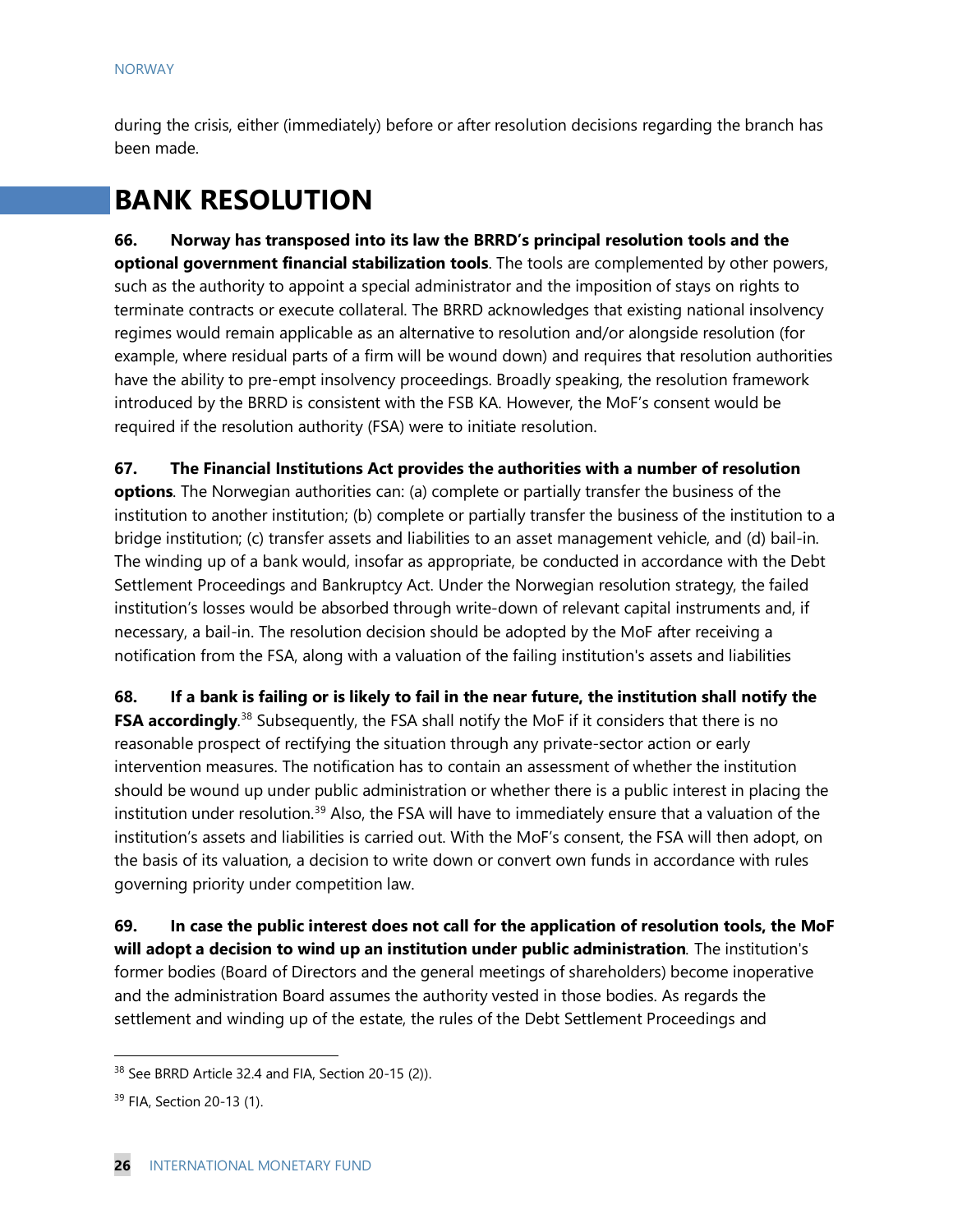Bankruptcy Act apply "insofar as appropriate." The FSA will make decisions as are required pursuant to the Debt Settlement Proceedings and Bankruptcy Act, with the exception of determining claims, which is done by the court of first instance. Nevertheless, while resolution options are not available under the wind up (this will not allow, for example, the transfer of IT or payment system services),<sup>[40](#page-27-0)</sup> depositor preference is ensured (FIA, Section 20-32).

**70. Norway has exercised its option under the BRRD, in which a decision to take a crisis prevention or crisis management measure does not require** *ex ante* **judicial review**. As to challenging the resolution decisions, the FSA pointed out that, according to legal doctrine, the courts' right to judicial review of administrative agencies' discretion is limited to cases where agencies exercise their powers arbitrarily, abusively, or based on irrelevant facts or reasons. However, while a decision to resolve or to wind up an institution shall be immediately enforceable, "enforcement may nonetheless be suspended provided this would not be against the public interest and would not weaken the effect of the decision or the exercise of authority."<sup>[41](#page-27-1)</sup> In the authorities' view, the exception should and would be construed narrowly, as Norwegian courts, that are not specialized, would feel restrained in re-examining the resolution authority's discretion in the short time period available for review, without weakening the effect of the decision. Although the FIA does not explicitly state that the only remedy for a complainant, if a challenge succeeds is compensation, the FSA finds it challenging to see any other way of remedying a wrongful resolution decision taken by the FSA in light of the current legal framework, except in the presumably rare cases where the courts enact their right to suspend enforcement, as mentioned above.

**71. The recent changes in the resolution framework clarified the ranking of unsecured debt instruments in insolvency.** It also awards depositors a higher claim against the bank's assets than other unsecured creditors as covered deposits and the deposit guarantee scheme's right to recourse rank first. The eligible deposits that exceed the amount for BGF coverage have a lower priority ranking than the covered deposits, but, nonetheless, are higher than ordinary unsecured, non-preferred liabilities.<sup>[42](#page-27-2)</sup> Furthermore, the work on implementation of the directive (EU)  $2017/2399)^{43}$  $2017/2399)^{43}$  $2017/2399)^{43}$  as regards the ranking of unsecured debt instruments in the insolvency hierarchy is ongoing. The new directive, which does not change the current depositor preference, is more detailed, establishing a framework for nonpreferred senior debt (for MREL purposes). The proposed changes in Norwegian regulation was on public hearing until September 2019. The flexibility to depart from the general principle of equal (pari passu) treatment of creditors of the same class, with transparency about the reasons for such departures, to contain the potential systemic impact of a

<span id="page-27-0"></span> $40$  The assumption being that since the bank did not meet the public interest test, those functions are not critical.

<span id="page-27-1"></span> $41$  FIA, Section 20-44. This exception to the main rule implements the "rebuttable presumption" stipulated in Article 85, No. 4 (b) BRRD.

<span id="page-27-2"></span> $42$  However, certain claims—such as unpaid salary, taxes and duties—rank prior to the aforementioned liabilities.

<span id="page-27-3"></span><sup>43</sup> Amending Directive 2014/59/EU (BRRD) as regards the ranking of unsecured debt instruments in insolvency hierarchy.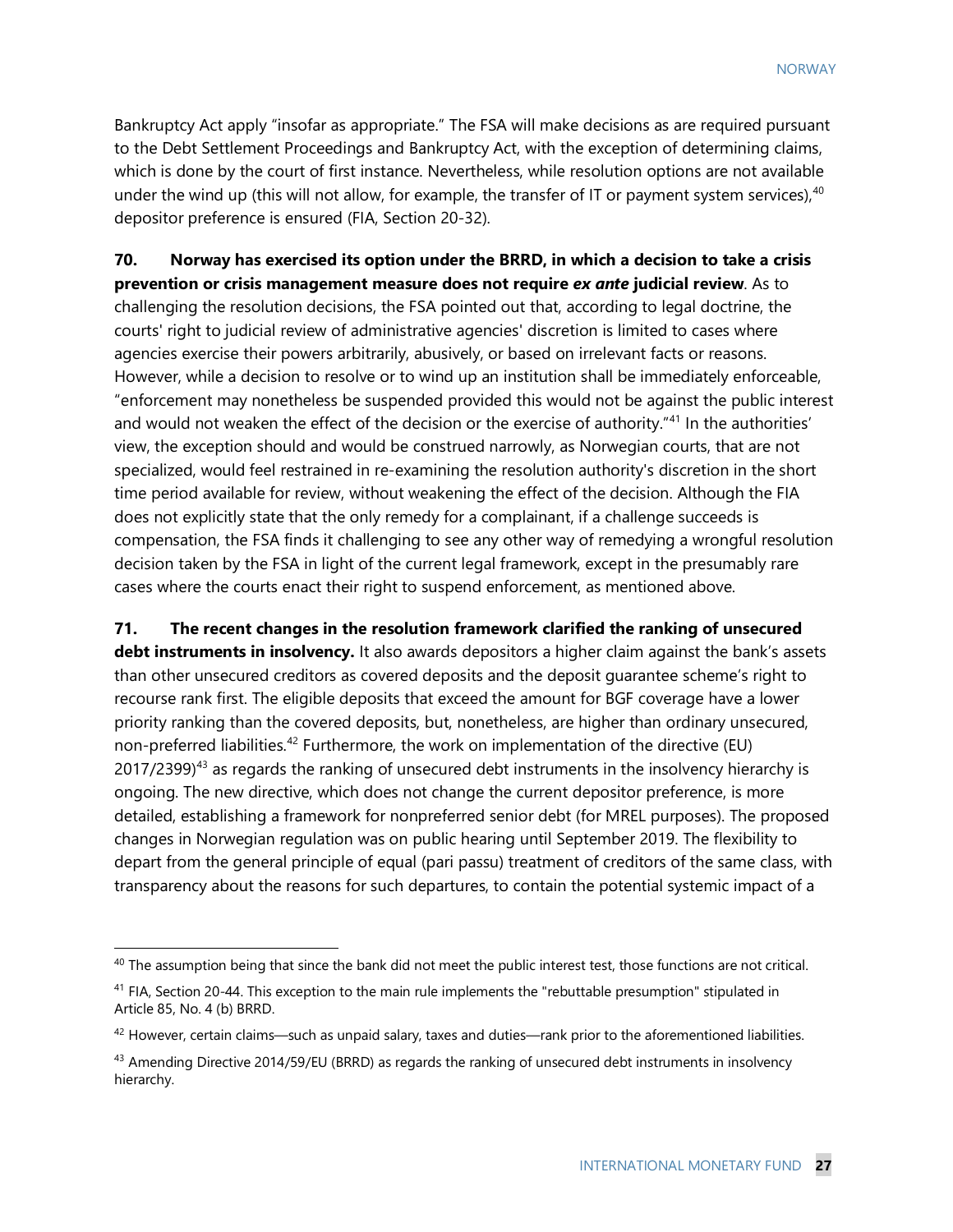firm's failure or to maximize the value for the benefit of all creditors as a whole (as per FSB KA 5.1), remains yet to be introduced.

**72.** The new resolution framework also contains safeguards for bank stakeholders.<sup>[44](#page-28-0)</sup> In particular, the requirement that no creditor be worse off as a result of resolution than would have been the case in the bank's liquidation. According to the law, resolution tools should not be applied in such a way that only part of the institution's assets, rights, and liabilities are transferred to another institution, including a bridge institution, if the application of that tool entails that creditors and shareholders with rights that are not covered by the transfer do not receive in satisfaction of their claims at least as much as what they would have received if the institution under resolution had been wound up. Also, the FSA shall not undertake write-down and conversion of own funds or apply the bail-in tool if the shareholders and creditors would incur a greater loss than they would have incurred if the institution had been wound up.

## **Recommendations**

**73. The Financial Institutions Act should be more clear about the division of** 

**responsibilities between the MoF, the FSA, and the BGF**. For instance, the law is not fully clear which institution makes the final determination on the "failing or is likely to fail," or whether the MoF carries out a separate assessment or relies on the assessment of the FSA. Also, what would be the following actions for bank resolution in case the MoF does not consent to FSA valuation for failing bank's asset and liabilities (Sections 20-15 and 20-16)? Furthermore, the clarity of the legal framework would benefit from more nuanced decision tree between the MoF, the FSA, and the BGF when there is a need to activate the BGF.

# **74. Notwithstanding the progress in strengthening the resolution framework, steps to**

**operationalize the available resolution tools are still pending completion**. The authorities should invest more resources in preparing resolution manuals for all resolution tools available and for the use of temporary administration during early intervention. However, the temporary administrator powers should be used with caution. Appointment of a temporary administrator can have adverse impacts on public confidence and financial stability as it can lead to deposit runs and potentially contagion when it becomes known. This tool should be available, but not mandatory, for cases where the authorities need to replace management on an urgent basis (e.g., if fraud has been detected), and should not typically be considered a resolution tool in its own right.

**75. The mechanics of the bridge bank and asset separation tools should be discussed within the FSA (and preferably among all the relevant institutions).** The use of these tools should be documented, in parallel with working out the financing the operations either though the DGS or the resolution fund. There is also a need to develop a detailed set of current data for banks' assets based on which the FSA could undertake swift asset valuations for solvency and viability assessment purposes in resolution.

<span id="page-28-0"></span><sup>44</sup> FIA, Section 20-37.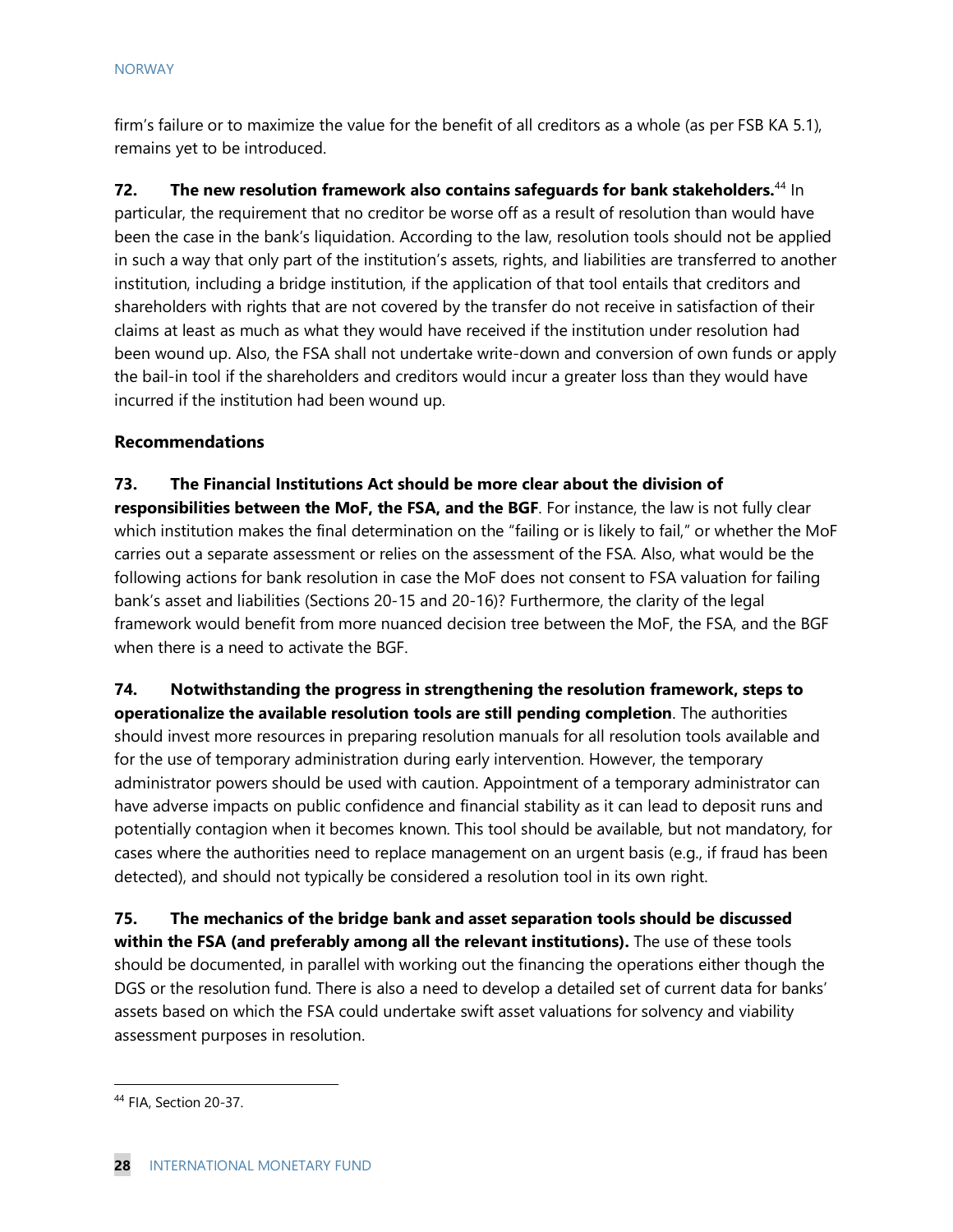## **76. The resolution authority should carefully consider applying multiple resolution**

**options, particularly given the limited experience with bail-in**. While the authorities reflected their preference to use the bail-in tool, deposit and asset transfers in resolution funded by the DGF and provided on a least-cost basis—supported by provisions for the continuity of critical functions, harmonized creditor hierarchy (applicable also for purposes of the "no creditor worse off" (NCWO) regime), and access to funding—should also be considered. Such "sale of business" operations are time-tested and can be a relatively cost-effective way of resolving banks to the benefit of insured depositors, especially if they are undertaken on a commercial basis. Bridge banks should be considered during the time of systemic crisis.

**77. The authorities should consider taking a policy decision that the public interest test is met by default for most banks and introduce a financial stability exemption for the mandatory minimum bail-in rule**. A financial stability exemption—to be used only in times of systemic (global, regional or country wide) crisis and subject to strict conditions and governance arrangements—is essential to help mitigate critical constraints in the framework. The current EU framework is designed to deal with idiosyncratic events and not systemic instability.

**78. It is advisable that the existing administrative winding-up and liquidation procedure be integrated in the resolution framework.** The KAs include liquidation in the resolution toolkit (in particular, see KA 3.2 (xii)), allowing it to be used in combination with other resolution tools (KA EC 3.16), such as the bail-in or bridge bank tools. The purchase and assumption (P&A) powers should be available in this regime. These liquidation tools could be exercisable by the FSA.<sup>[45](#page-29-0)</sup> There are arguments for having a similar administrative liquidation tool to deal with banks that are not deemed systemic at the point of failure.

## **A. Deposit Guarantee Scheme**

**79. The BGF has a very high deposit guarantee limit compared to its peer countries**. The BGF guarantees deposits of up to NOK 2 million per depositor per bank, which is more than twice compared to EUR 100,000 deposit guarantee applicable in the EU member states. During deposit payouts to foreign branches, the distributed amount is reduced by the amount covered by any foreign deposit guarantee system (DGS).<sup>[46](#page-29-1)</sup> The agreements to ensure a rapid transfer of funds from foreign (home-country) DGS, in order to comply with a seven-day legally mandated payout deadline, are in place. All banks headquartered in Norway are required to maintain membership in the NBGF. Branches of non-Norwegian banks operating in Norway have the right, but are not

<span id="page-29-0"></span><sup>&</sup>lt;sup>45</sup> The insolvency procedure would continue to be subject to ex-post judicial review and monetary compensation requirements.

<span id="page-29-1"></span><sup>&</sup>lt;sup>46</sup> In case of deposit pay-outs for the insured depositors of foreign branches, the DGS has an obligation to receive the funding from the home country DGS before making pay-outs to the depositors of the branch.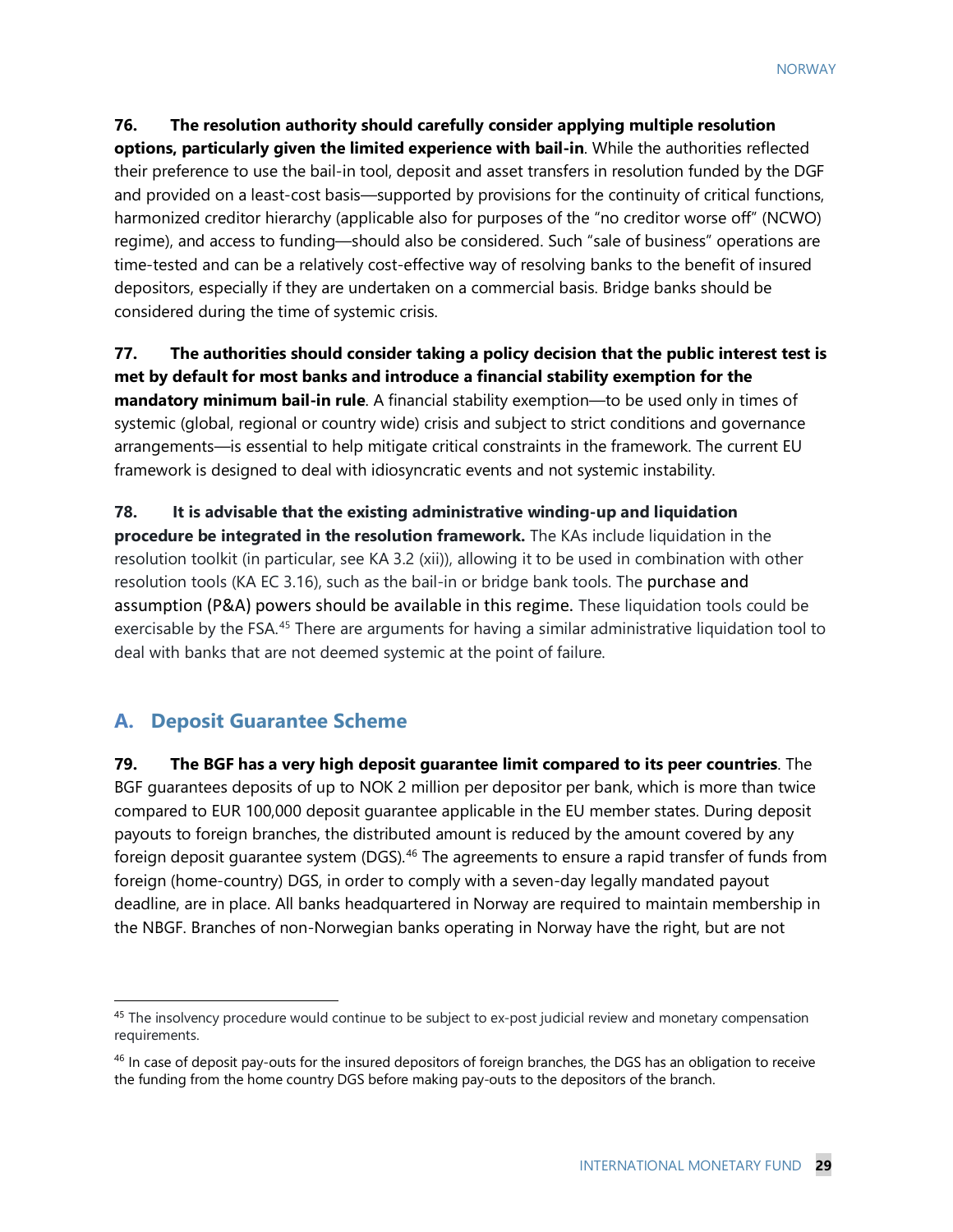required, to seek membership. $47$  As mentioned above, while the DGSD Directive has yet to be brought into the EEA agreement, Norway has, in fact, transposed the DGSD into the Norwegian  $law.<sup>48</sup>$  $law.<sup>48</sup>$  $law.<sup>48</sup>$ 

**80. The BGF is funded on an ex-ante basis by participating banks using risk-based contribution model**. [49](#page-30-2) As of January 2019, 55 percent of the BGF funds were transferred to the newly created resolution fund. The current (post-transfer) BGF size (about NOK 17.2 billion as of end-2019) covers about 1.25 percent of insured deposits; 98,4 percent of household's' and companies' deposits are fully covered The fund is able to cover the deposits of the 20 smallest banks (there are about 6 banks in Norway with assets below NOK 1 billion and 84 banks with total assets below NOK 10 billion).

**81. The Financial Institutions Act provides a wide range of options for use of the BGF**. The BGF's main objective is to pay out covered deposits and provide funding for resolution activities according to FIA, Section 20-54. For example, the BGF may be used to secure covered depositors' continued access to their deposits by activating the BGF in cases where the resolution authority has decided to trigger the following resolution: (i) where bail-in is applied by the amount by which covered deposits would have been written down had covered deposits not been excluded from the scope of the bail-in; and (ii) where certain assets and liabilities are transferred to another institution or a bridge bank, the amount of losses that covered depositors would have had to bear had creditors' losses instead been apportioned, based on a least-cost method.<sup>[50](#page-30-3)</sup> The BGF's contribution should be determined by the FSA in consultation with the BGF. The BGF may also use the guarantee scheme's financial resources to finance measures to secure covered depositors' continued access to their deposits, including by transfer of assets and liabilities, and deposit book transfer, in the context of the winding up of member institutions.

**82. The BGF is given relatively broad powers under the Financial Institutions Act.** For example, the BGF has the right to utilize the guarantee scheme's resources for "alternative (preventive) measures" in order to prevent a member institution from being resolved.["51](#page-30-4) The measures include granting loans, issuing guarantees or acquiring equity certificates and are preconditioned to requirements, inter alia, the expectation that the deposit guarantee fund's costs, should the measure be implemented, will not exceed the deposit guarantee fund's costs of repaying covered deposits to the depositors. In the 2008 crisis, the BGF provided liquidity (a loan) to the

stressed Icelandic bank Glitnir's Norwegian subsidiary, since the latter had no eligible collateral to

<span id="page-30-0"></span><sup>&</sup>lt;sup>47</sup> Currently admitted branches of non-Norwegian banks are the Norwegian branches of Danske Bank, Nordea, Swedbank, Nordnet Bank, Handelsbanken, Bluestep Bank, and Skandinaviska Enskilda Banken.

<span id="page-30-1"></span><sup>&</sup>lt;sup>48</sup> FIA, Chapter 19 is covering most of the aspects of the DGSD.

<span id="page-30-2"></span> $49$  According to the latest audited annual accounts, the balance of the DGF was approximately NOK 35.5 billion at end-2018.

<span id="page-30-3"></span> $50$  FIA, Section 20-54 (2): "The amount shall not exceed the loss the guarantee scheme would have had to bear had the institution been wound up under section 20-29."

<span id="page-30-4"></span> $<sup>51</sup>$  FIA, Section 19-13 (2) d) is a transposition from the DGSD, Article 11, which was made optional for national</sup> governments.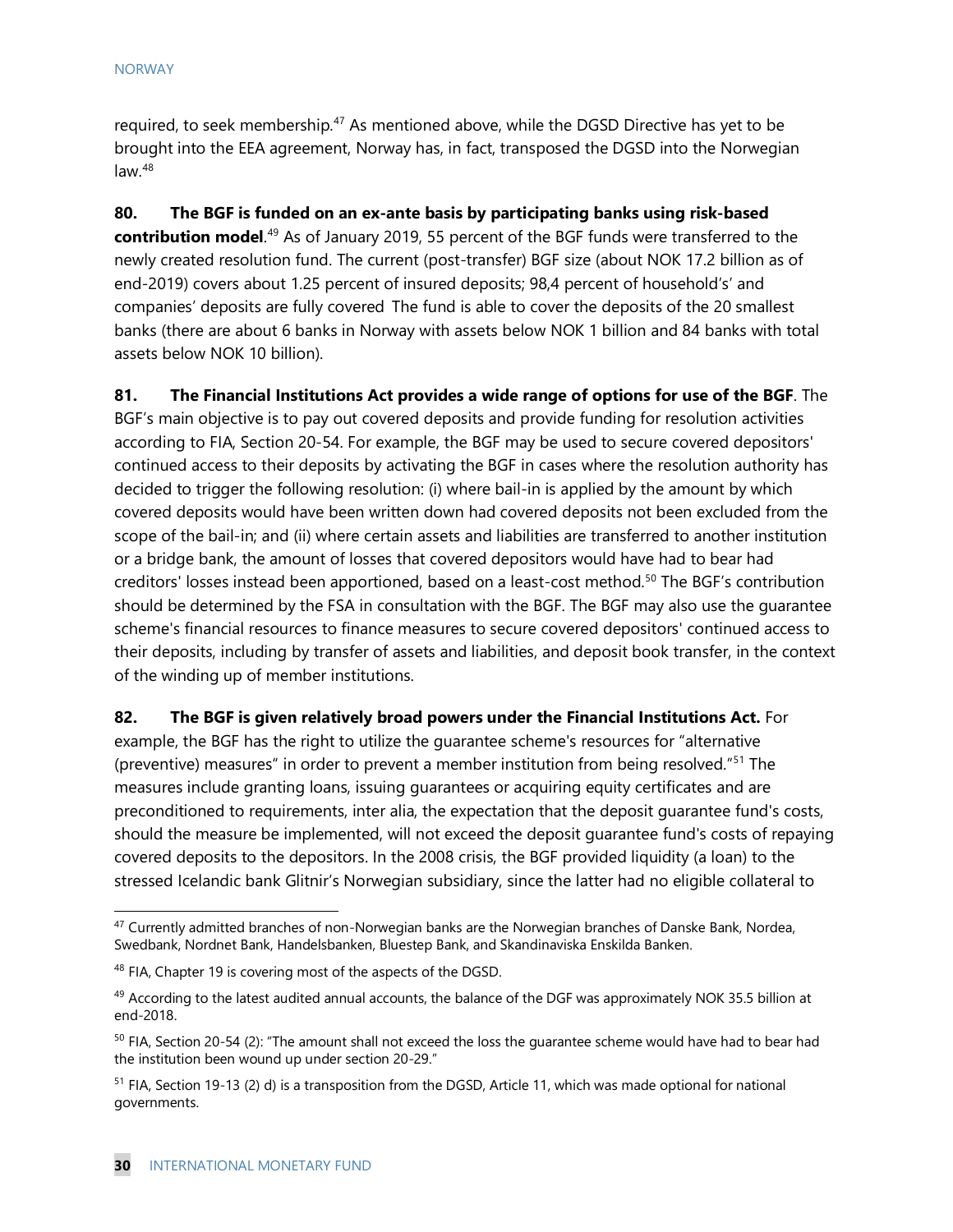access Norges Bank's emergency liquidity facilities (the liquidity was provided by Norges Bank to the BGF). Alternative measures have not been used by the BGF since then.

# **83. The Financial Institutions Act requires the DGF to have back-up funding facilities in**

**case the funds are not sufficient but does not provide any specific modalities for it**. If the deposit guarantee scheme's assets are insufficient to cover the repayment of covered deposits, the BGF members are expected to pay overall extraordinary contributions to enable the scheme to cover the repayments (capped yearly by 0.5 percent of the member's covered deposits). If the deposit guarantee fund is smaller than the minimum requirement (0.8 percent of covered deposits), the shortfall shall be covered by guarantee from the members. The BGF is considering options to establish funding lines with both international and domestic banks and has approached the MoF.

### **84. The legal framework gives the FSA as a resolution authority the rights to confer**

**specific tasks to the BGF**. While the FSA has not relied on this right so far, delegating the work on resolution plan for smaller banks to the BGF has been under consideration. [52](#page-31-0) The FSA is also responsible for approving the BGF risk-based model and has been designated as the appellate instance to the BGF decisions in certain instances, such as when the BGF adopts a decision concerning depositors' claims under the guarantee scheme.

**85. The BGF staff has been active in assessing banks' preparedness in producing lists containing depositor information required for BGF payouts.** Under the new framework, the BGF expects to have a broader role in assessing the processes related to single customer view files (FIA, Section 19-14). The BGF has a relatively large staff (currently 17) and meets semi-annually with the FSA to discuss banks' vulnerabilities (early warning system indicators). It also joins FSA for on-site inspections to test relevant systems. The BGF maintains its own list of problem banks and, in coordination with the FSA, conducts onsite visits to them. Pay-out elements are being regularly tested with the banks (the law requires "stress-tests of the administrative systems shall be performed regularly and at least every three years") and enhanced in coordination with the FSA.

## **Recommendations**

**86. The modalities for the activation of the BGF under various scenarios, including the interplay with the FSA and the MoF, should be clarified in the regulations and procedures**. The BGF should continue regular testing of the relevant systems of all the banks to ensure swift deposit-payout. BGF should also continue its work on establishing clear and tested procedures to ensure a swift payout of deposits by the home-country deposit guarantee funds to the foreign branches in Norway to meet the legally mandated seven-day payout period.

**87. In addition to imposing top-up levies on banks in case of insufficient funds at the BGF, the authorities should establish a dedicated backstop from the government**. In certain circumstances, introducing additional levies on banks in times of financial stress may lead to adverse

<span id="page-31-0"></span> $52$  So far, the FSA has tasked the calculation and collection of contributions to the resolution fund, in addition to the legally mandated task of administrating the resources of the resolution fund.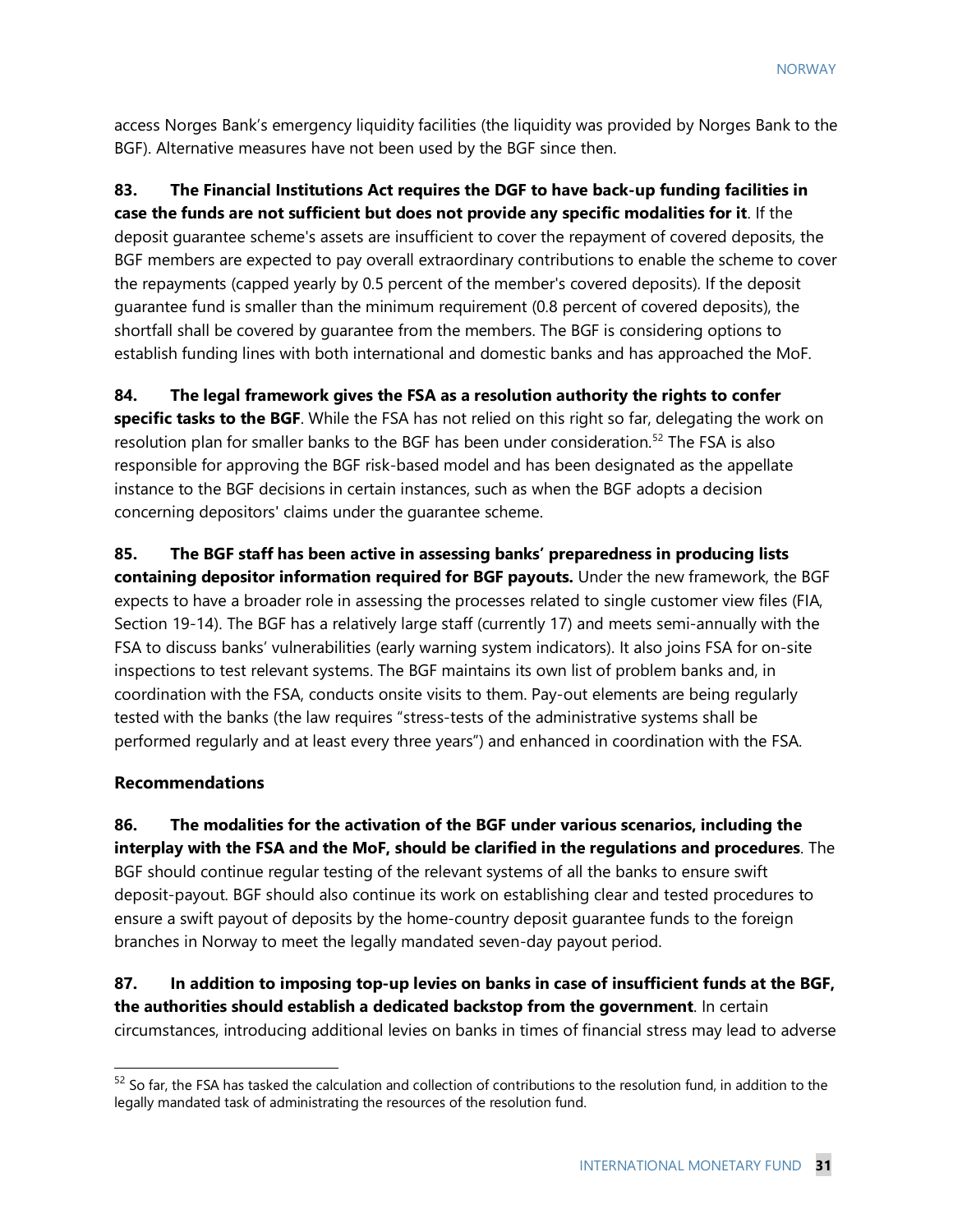consequences. For the same reasons, backstops in terms of credit lines from domestic or/and foreign banks (or syndicates) may also prove to be counterproductive and/or expensive. The government funding, if used and not fully recovered, should be repaid by exposing ex-post levies on the banking system over time.

**88. The BGF should not provide open bank assistance, given the risks to which it exposes the deposit insurer.** In general, preventive measures outside of resolution or liquidation (i.e., "open bank assistance") should only be used in exceptional cases with strong prospects for successful rehabilitation and restoring long-term viability. Moreover, allocating deposit insurance funds in a way that would expose the scheme to significant uncertainty and risk, and erode depositor confidence in the scheme—for example, providing solvency or liquidity support to an open bank outside of resolution—should be phased out. Such operations are bound to be highly risky; especially, for example, if the bank remains in the hands of the original shareholders and managers responsible for its failing.<sup>[53](#page-32-0)</sup> Given the recent steps to broaden the pool of ELA-eligible collateral, the BGF should refrain from granting liquidity assistance.

# **B. Resolution Funding**

**89. The government stabilization tool ensure the continuation of a bank's critical functions and avoid contagion effects.** Objectives include protection of deposits, client funds and client assets. As required by the BRRD, there has to be a contribution by the banks' shareholders and creditors to loss absorption and recapitalization equal to an amount that is not less than 8 percent of total assets through write-down and conversion before using both government stabilization tools and resolution financing arrangements (resolution funds).<sup>[54](#page-32-1)</sup>

**90. In the event of serious disruptions to the financial system, the MoF may use government stabilization tools after a bank has been placed under resolution**. The MoF may participate in the recapitalization of the institution by the injection of common equity tier 1 capital, additional tier 1 capital, and additional tier 2 capital, or "acquire ownership of the institution or its business and "transfer the ownership to a public authority or a state-owned enterprise."<sup>[55](#page-32-2)</sup>

**91. The Financial Institutions Act lays the foundations for a new resolution fund.<sup>[56](#page-32-3)</sup> The** resolution fund will be ex ante funded by the banks, using risk-based contributions (and initially by splitting the resources accumulated in the BGF). The minimum size of the resolution fund is set at 1 percent of aggregate covered deposits. Should the resources available to the resolution fund diminish below the minimum requirement, the shortfall will be covered by guarantee from the participating institutions. No decision has been taken so far to operationalize the resolution fund. In

<span id="page-32-0"></span><sup>53</sup> IMF, Monetary and Capital Markets Department; Departmental Papers Series, No. 20/05; "Managing Systemic Banking Crises: New Lessons and Lessons Relearned.

<span id="page-32-1"></span><sup>54</sup> FIA, Section 20-15 (3).

<span id="page-32-2"></span><sup>55</sup> FIA, Section 20-28 (2).

<span id="page-32-3"></span><sup>56</sup> FIA, Sections 20-50 to 20-57.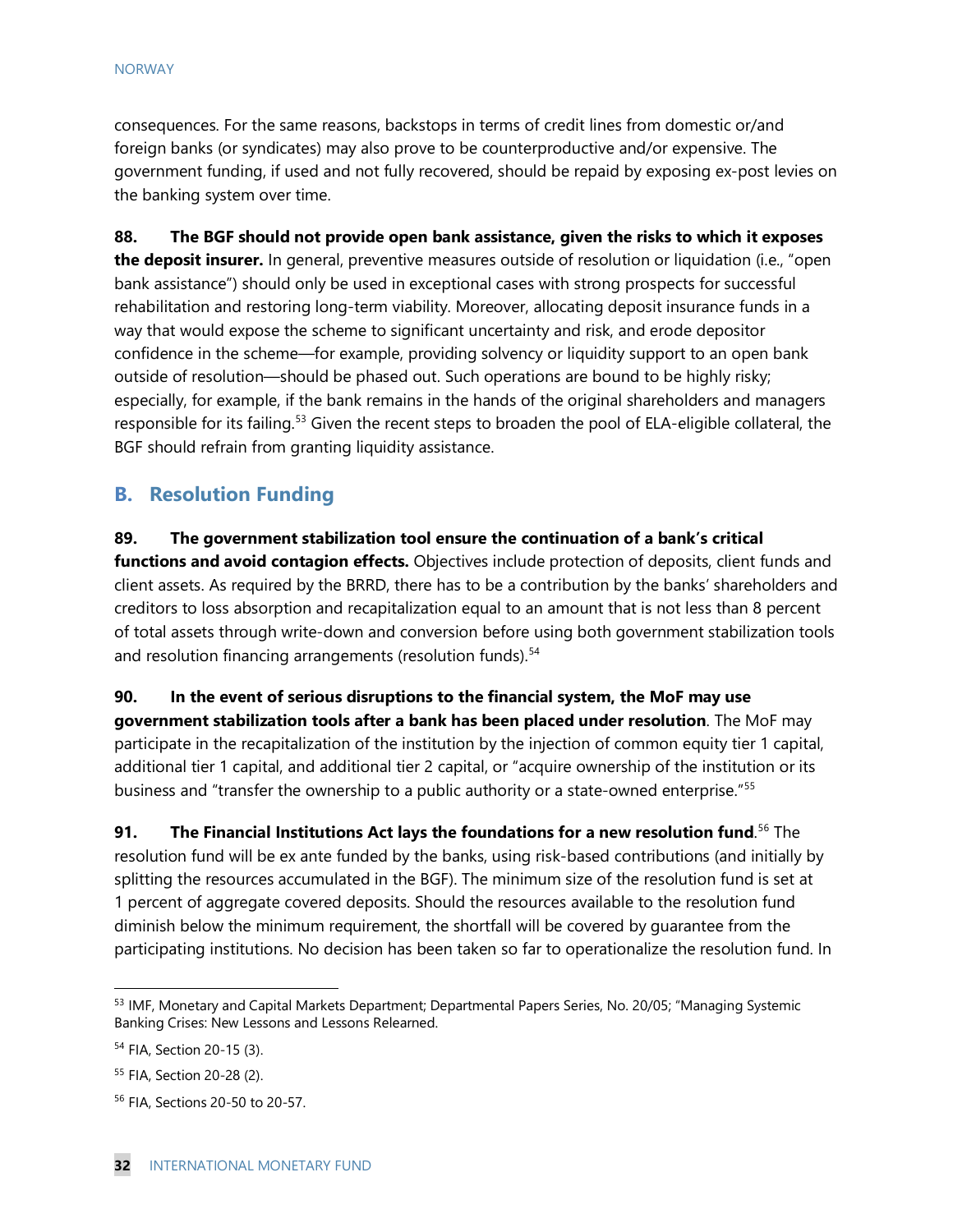practice, the fund is so far just a separate portfolio of DGF-managed funds (with lower liquidity requirements than the funds held for the deposit guarantee scheme).

**92. The resolution fund may be used to support the use of resolution tools**. In particular, it can be activated for the following purposes: (a) to guarantee the assets or the liabilities of an institution under resolution, its subsidiaries, a bridge institution or an asset management vehicle; (b) to make loans to institutions referred to in (a); (c) purchase the assets of an institution under resolution; (d) to make contributions to a bridge institution or to an asset management vehicle; (e) to pay compensation for losses to shareholders, creditors, and the deposit guarantee scheme; and (f) to contribute to bail-in operations.

**93. A recent Norges Bank communication clarified that banks in resolution may also be**  considered eligible for ELA.<sup>[57](#page-33-0)</sup> Norges Bank, in its communication, stressed the time-criticality of a resolution process but also stressed the legal requirement to grant liquidity only to solvent banks. However, Norges Bank will consider bank solvency at the moment a decision is made to recapitalize it by the FSA. It is important, according to Norges Bank, to have those recapitalization decisions made in a way that removes all doubt with regard to legality of FSA write-down and conversion decision legality. It needs to be clarified whether the FSA decision has to be approved by the MoF for Norges Bank to grant liquidity support in resolution.

#### **Recommendations**

**94. The authorities should define clear strategies for government stabilization tools, including liquidity assistance, for institutions in resolution**. The central bank should be able to provide liquidity subject to safeguards, including possibly in the form of a government guarantee, to an institution whose current solvency may be in doubt, but which is considered systemic and viable in the context of a realistic time-bound resolution plan. The authorities will have to make sure that the resolution fund would be able to secure the needed amounts within a short period of time and on a continuous basis.

**95. The resolution fund should be operationalized as soon as possible**. In particular, as is the case for the overall resolution framework, it is of utmost importance to clarify the roles and responsibilities of the FSA and the MoF in triggering resolution financing. As with the DGF, the resolution fund should have a backstop with the government. As a way of enhancing protection for taxpayers, the authorities should also consider establishing broad principles as to how the government will recover the costs of funding a resolution through the resolution fund.

<span id="page-33-0"></span><sup>&</sup>lt;sup>57</sup> See "Liquidity and funding for banks under resolution" speech by T. Hægeland, Executive Director of Norges Bank Financial Stability at Finance Norway's seminar on recovery and resolution rules, September 12, 2019.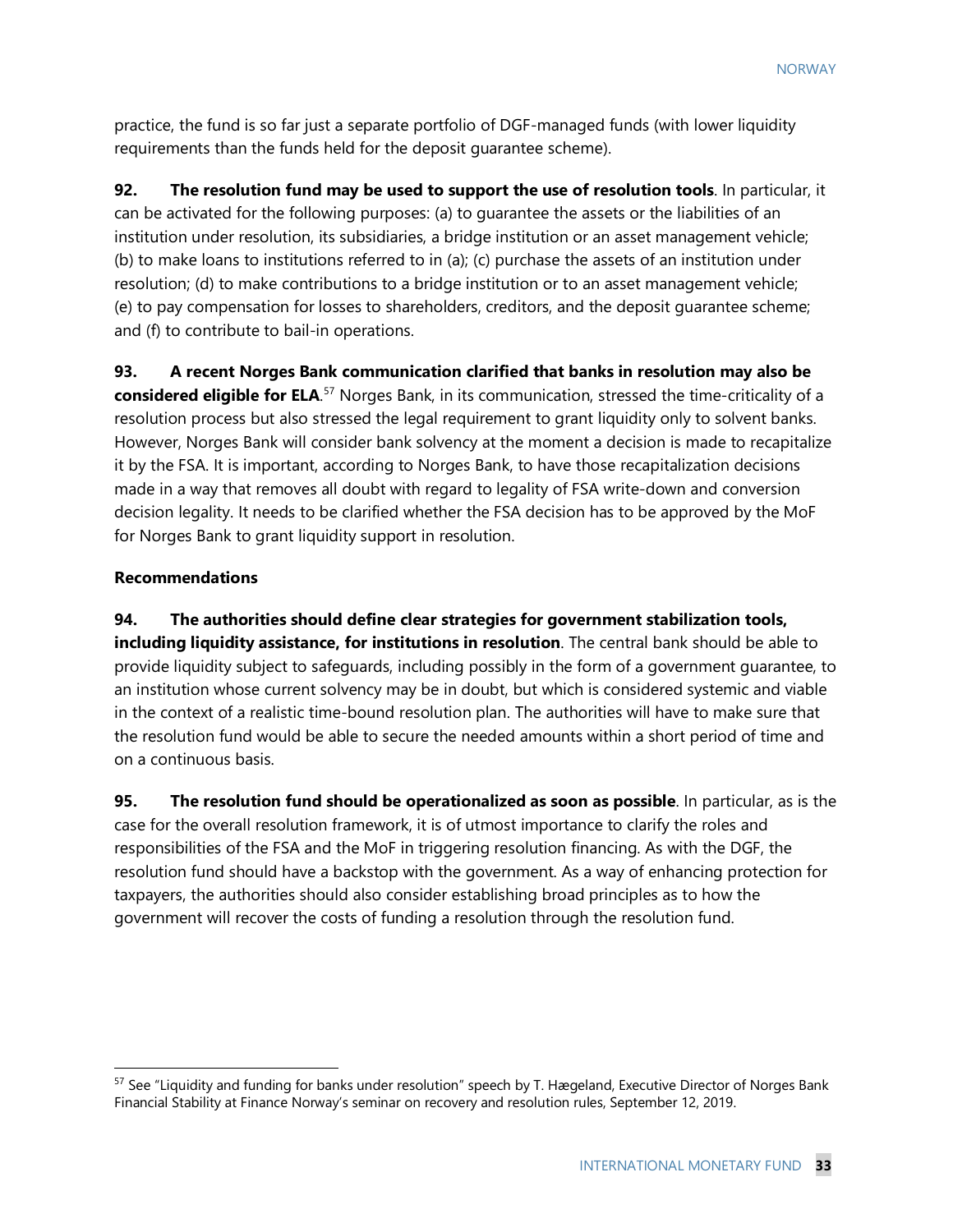# **CROSS-BORDER COOPERATION**

**96. The Norwegian authorities have signed a new MoU on cooperation and coordination on cross-border financial stability with other authorities in the Nordic-Baltic region**. These include counterparts in Denmark, Estonia, Finland, Iceland, Latvia, Lithuania and Sweden. The objective of this MoU (the 2010 MoU was revised on January 31, 2018) is to facilitate cooperation and coordination between the parties in order to promote financial stability in the region, with a focus on the functioning of the financial system and on counteracting the rise and potential spread or escalation of a financial crisis. In the MOU, the parties recognize their common interest as regards financial stability stemming from potential system inter-linkages between their respective countries.[58](#page-34-0) The Nordic-Baltic Stability Group (NBSG) meets regularly, at least annually, but can meet more often under extraordinary circumstances; relevant EU authorities (ECB and SRB, for example) can be invited as guests. A separate MOU between the central banks of the region from 2016 has established procedures for cooperation in granting ELA to a cross-border group. The FSA is a member of the European Supervisory Authorities, along with the other national financial supervisory authorities in Europe, as stipulated in the EEA Agreement.

**97. The Norway's adaptation to new EU/EEA law, in particular the implementation of BRRD and DGSD with related regulations, should not weaken the role of the NBSG**. Due to the establishment of the resolution colleges, the FSA sees institution-specific cooperation happens within the colleges with the EBA having a coordinating role in the functioning of the colleges. Therefore, the focus of the latest NBSG's MOU shifted toward general cooperation and coordination at the government-level aimed at promoting financial stability, whereas the previous arrangement has a greater focus toward cooperation and coordination in the event of an actual crisis taking place.

**98. An NBSG financial crisis simulation was held in 2019 with 31 authorities from the region, the SRB, and the EU Commission (with the ECB as an observer)**. The Norwegian authorities took several lessons away from the exercise, including the need for stronger coordination in communication (e.g., issuing press releases). The importance of a clear cross-border communication process with a significant number of participants raised the importance of written materials in advance of conference calls, and clear conclusions and next steps after the teleconference. In particular, communications would also need to be clearer with regard to creditors, which would (or would not) incur losses, in ways that are easily understood by unsophisticated creditors. There should be clear understanding as to when the resolution college should be involved/ informed and insufficient involvement of central banks in resolution college information exchange or meetings; ensuring timely information to reduce uncertainty and improve the assessment of financial stability issues in host countries. The clarity of operational procedures vis-àvis the DGFs should also be improved.

<span id="page-34-0"></span><sup>58</sup> [https://www.regjeringen.no/contentassets/ff0c28c162ca43f39b585d7c9f94dab5/nbsg-mou\\_2018.pdf.](https://www.regjeringen.no/contentassets/ff0c28c162ca43f39b585d7c9f94dab5/nbsg-mou_2018.pdf)